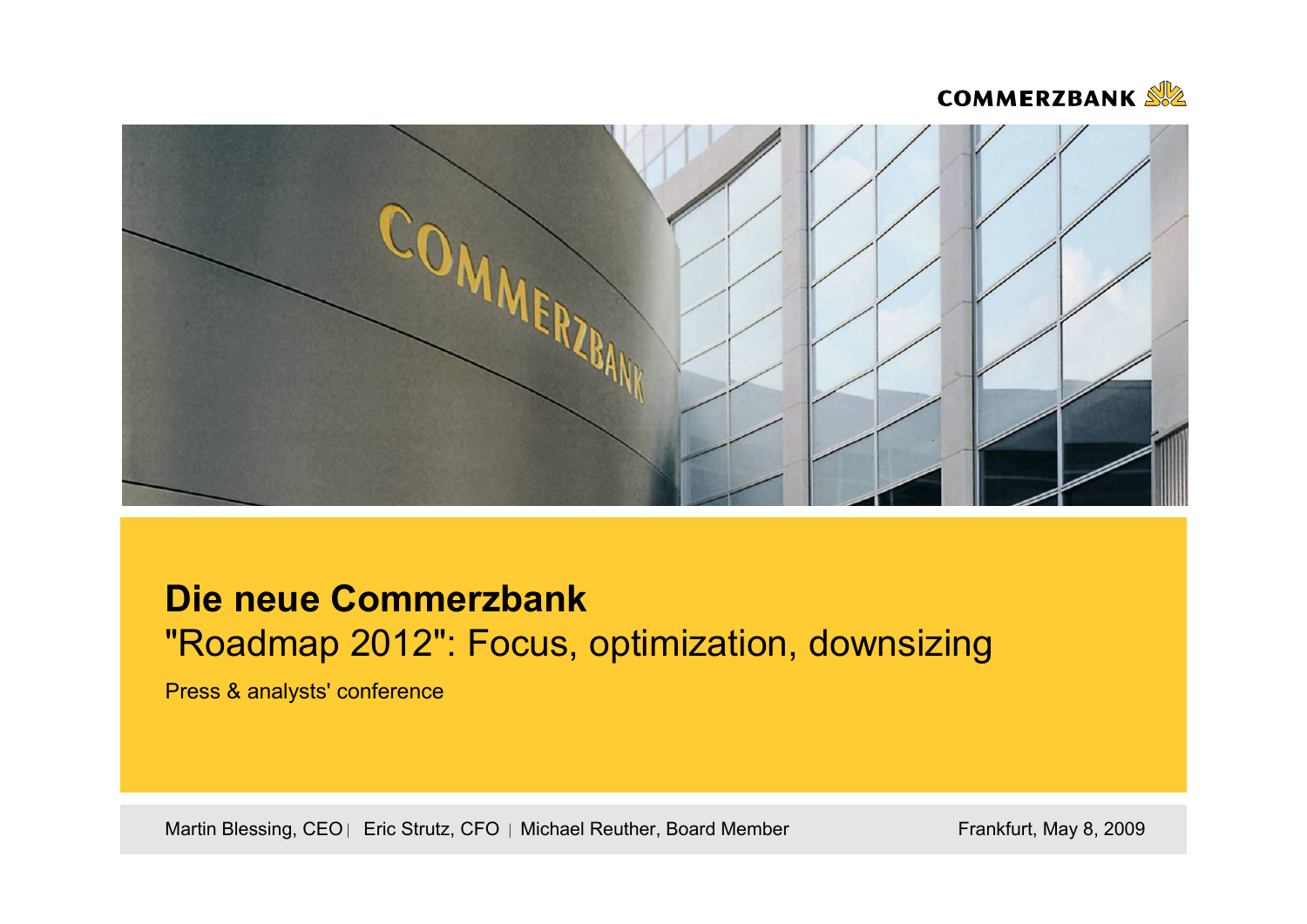

# **Agenda**

|              | IA "Roadmap 2012"                         |                     |
|--------------|-------------------------------------------|---------------------|
|              | <b>IB</b> Strategy and business structure | <b>Mr. Blessing</b> |
|              | <b>IC</b> Our targets and conclusion      |                     |
| $\mathbf{H}$ | Report on Q1 and risk positions           | Mr. Strutz          |
| Ш            | New C&M segment and downsize-portfolios   | Mr. Reuther         |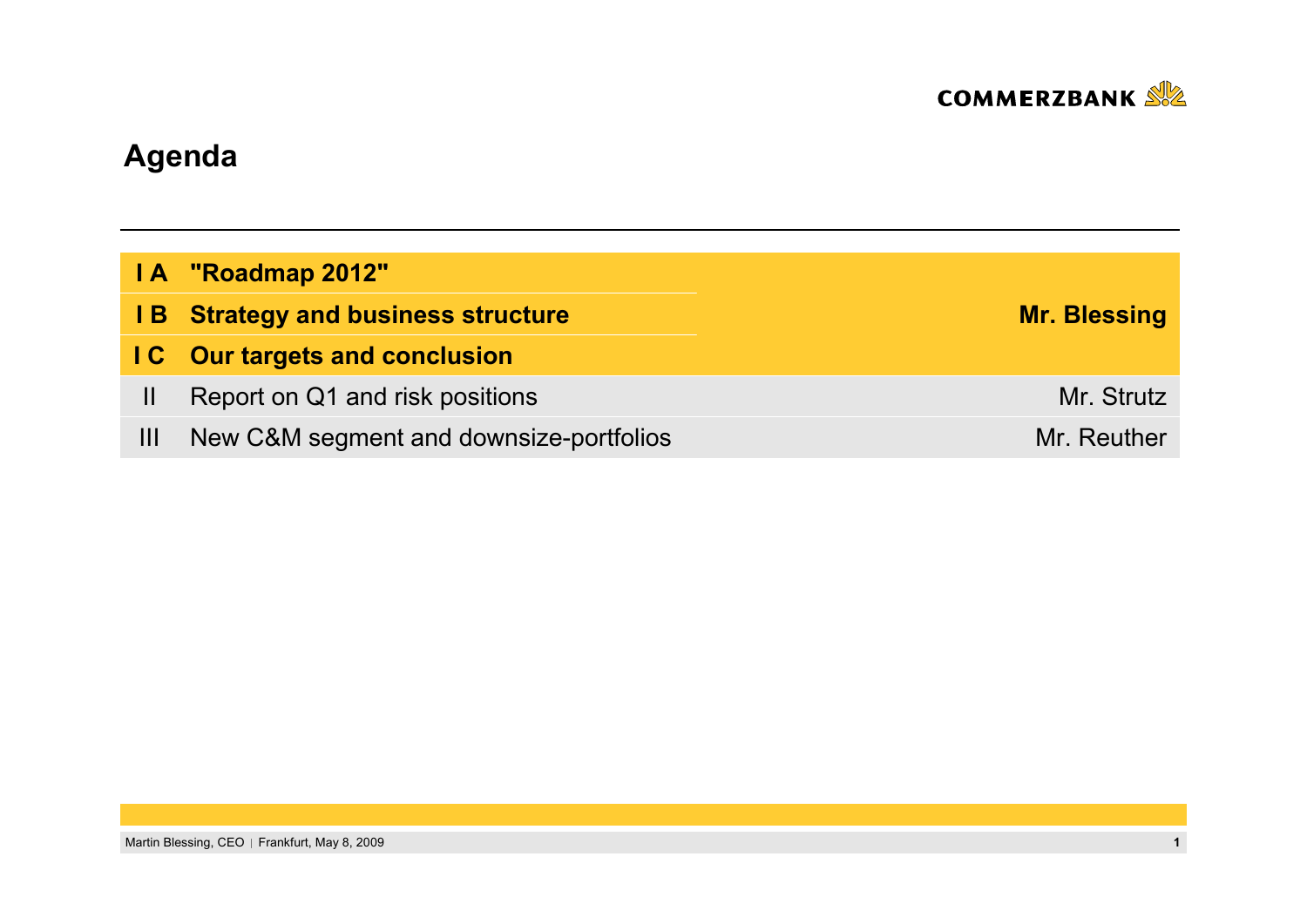

### **Our "Roadmap 2012"**

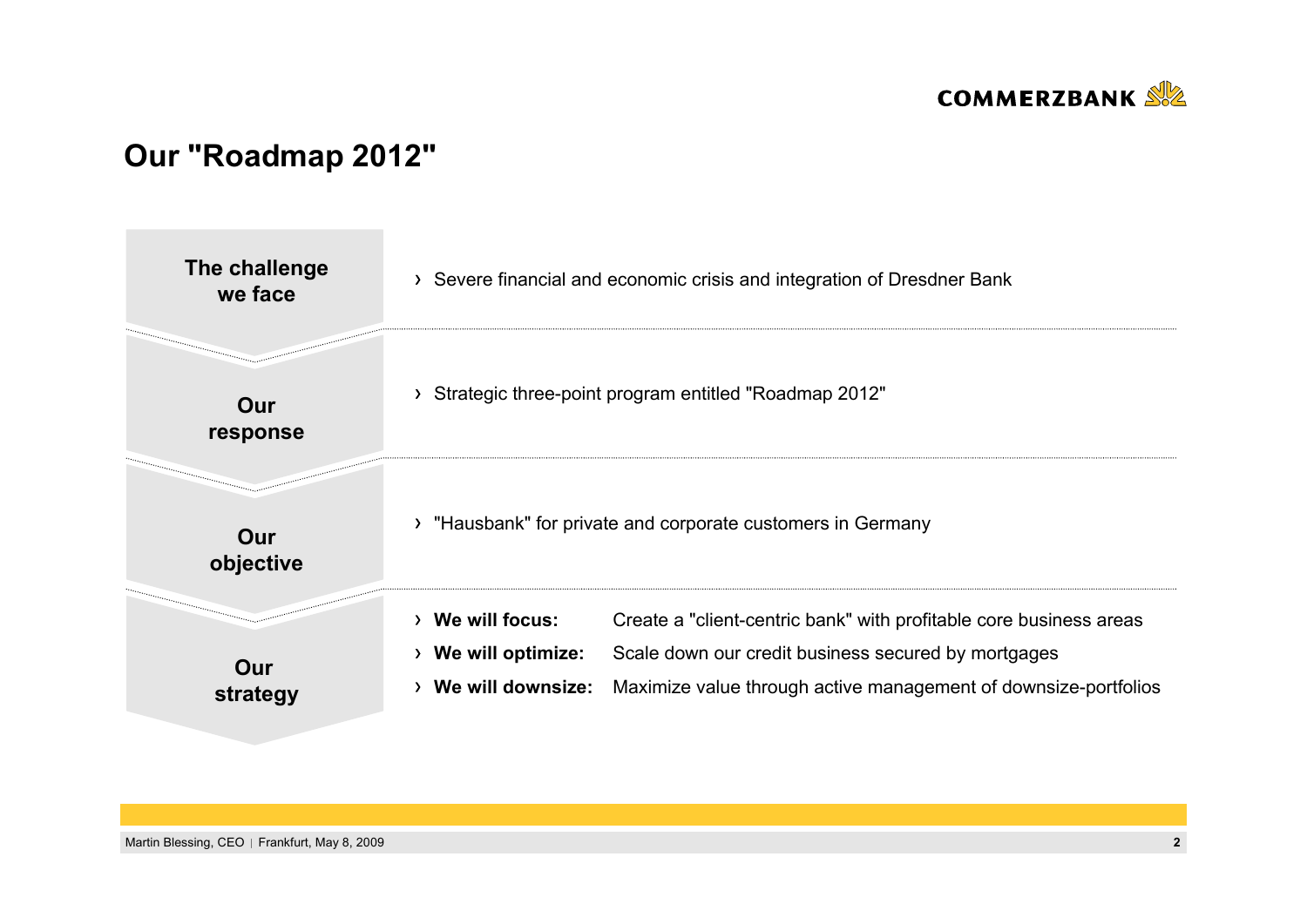

## **The new Commerzbank: Key turning points Q1 2009**



\* As of end-March; following Financial Market Stabilization Fund (SoFFin) II and silent partnership of Allianz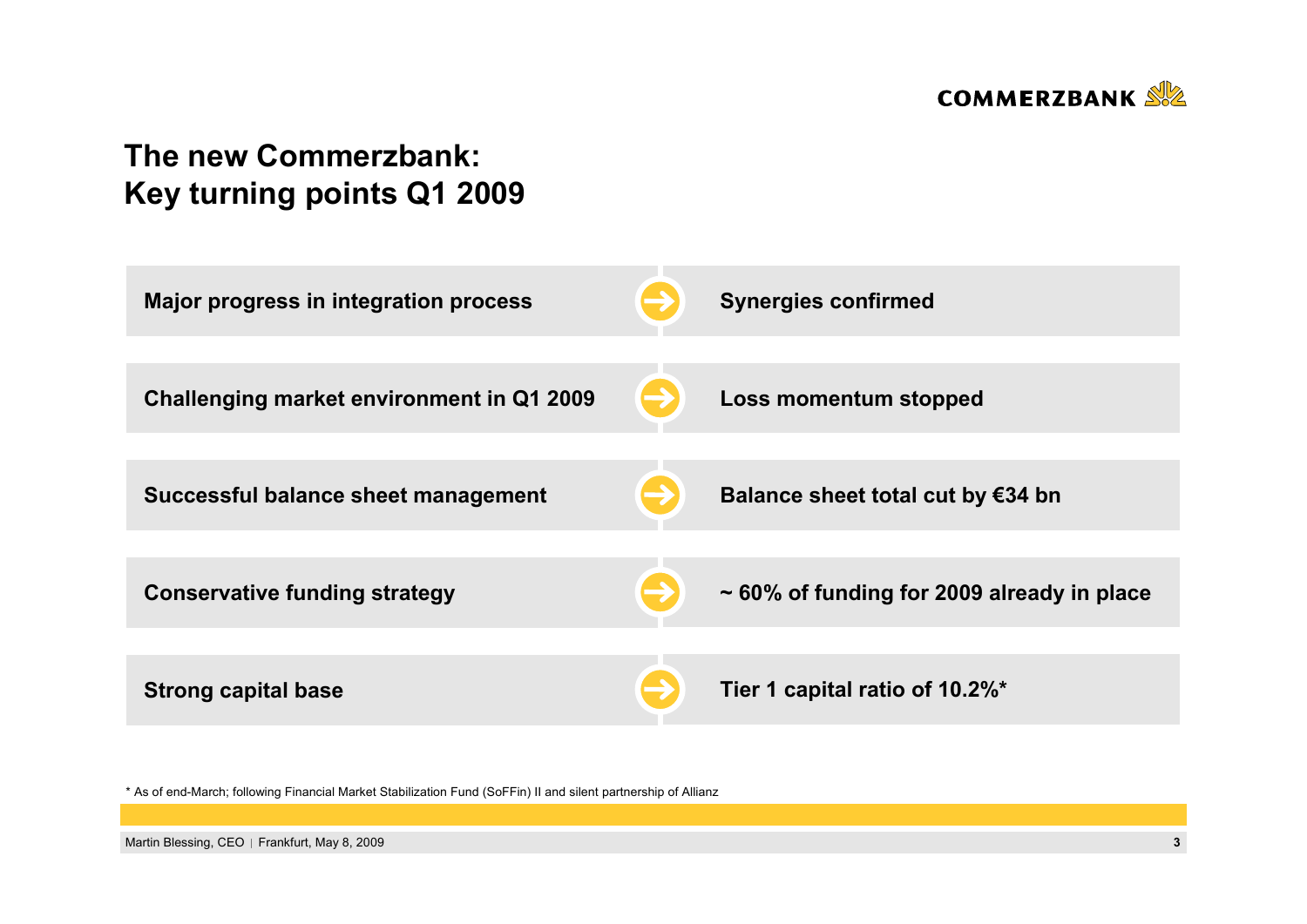

### **Key features of SoFFin II**

### **Cornerstones of SoFFin II**

Equity injection of €10bn, thereof

- $\rightarrow$   $\epsilon$ 1.8 bn as shares
- €8.2 bn as silent participation (conditions following SoFFin I) Condition for silent participation: German Government has to hold 25% + one share in new Commerzbank

### **Commitments**

- > Sale of Eurohypo AG within about 5 years
- $\rightarrow$  Sale of other subsidiaries: Bankhaus Reuschel & Co. KG, Privatinvest Bank AG, Kleinwort Benson Private Bank Ltd., Dresdner Van Moer Courtens S.A., Dresdner VPV N.V., Allianz Dresdner Bauspar AG
- Reduction of group balance sheet total from currently €1,045 bn to approx. €900 bn by 2012 and following sale of Eurohypo to approx. €600 bn
- Acquisition ban until end of April 2012
- (Non-) price leadership commitment

### **Commerzbank's capitalization with a Tier 1 ratio of 10.2%\* in upper third of peer group\*\***

\* As of end-March; following Financial Market Stabilization Fund (SoFFin) II and silent participation of Allianz

<sup>\*\*</sup> SEB, KBC, SG, BNP, Deutsche Bank, Postbank, SCH, BBVA, Lloyds, Erste, Intesa, Unicredit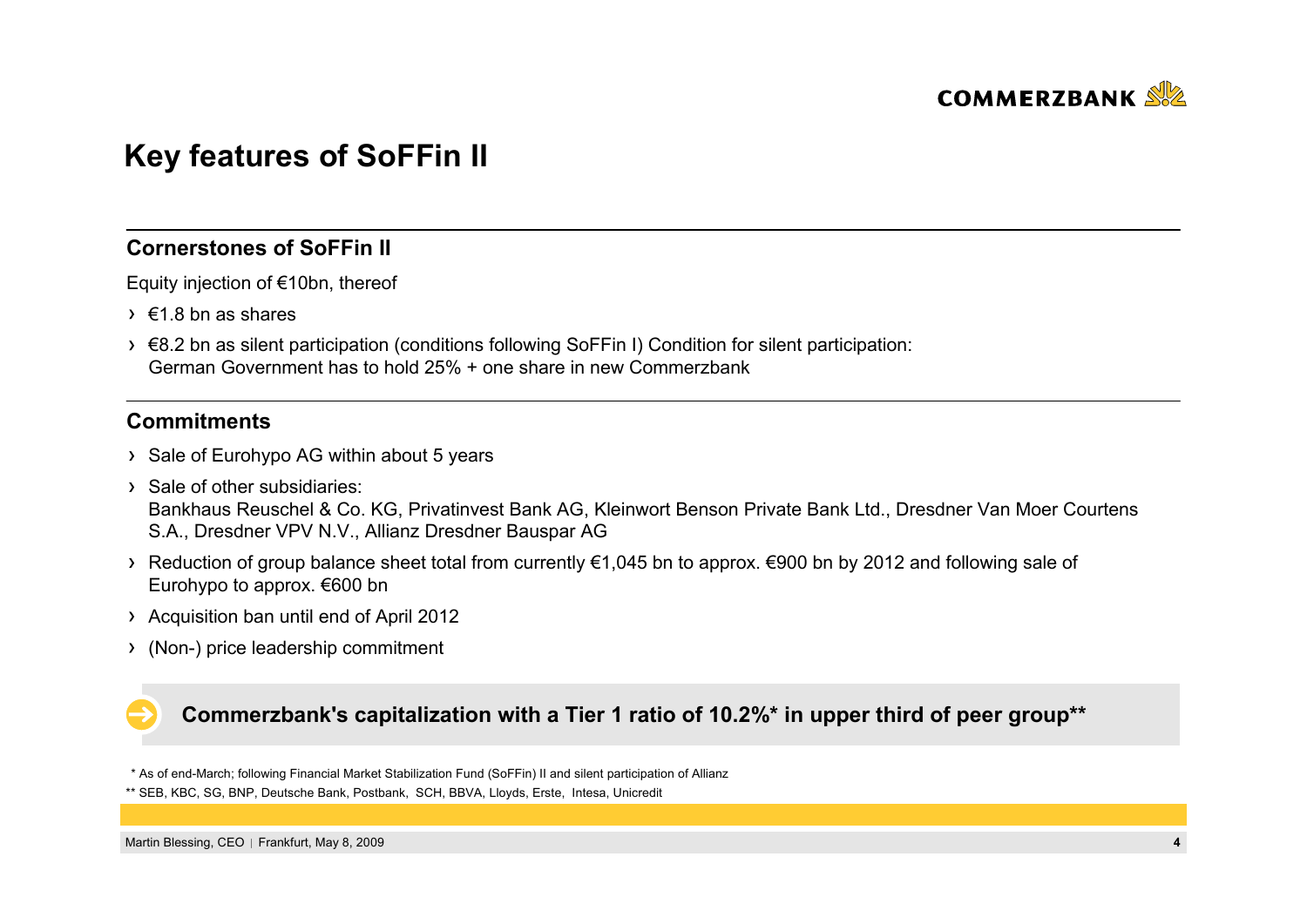

# **Overview of our new strategy**

| <b>FOCUS</b>        | Creation of a "client-centric bank" with profitable core business areas<br>(Private Customers, Mittelstandsbank and CEE) |  |  |
|---------------------|--------------------------------------------------------------------------------------------------------------------------|--|--|
|                     | > Ability to generate stable earnings by focussing on core business                                                      |  |  |
|                     | Quick integration of Dresdner Bank and cost leadership                                                                   |  |  |
|                     | Substantial downsizing of investment banking and enhanced client-orientation                                             |  |  |
|                     | > Concentrate on client-oriented services                                                                                |  |  |
|                     | Provide German-focused investment banking products and services with European footprint                                  |  |  |
| <b>OPTIMIZATION</b> | Redimensioning our asset-based credit business<br>(Real Estate and Public Finance)                                       |  |  |
|                     | > Realign market leader Eurohypo                                                                                         |  |  |
|                     | > Retain healthy core business of CRE                                                                                    |  |  |
|                     | Continue pursuit of downsizing strategy in public finance                                                                |  |  |
| <b>DOWNSIZING</b>   | Value maximization by active management of downsize-portfolios                                                           |  |  |
|                     | Ring-fence structured credit products, exotic credit and "credit flow" (proprietary credit trading)                      |  |  |
|                     | Actively manage portfolios in the Portfolio Restructuring Unit (PRU)                                                     |  |  |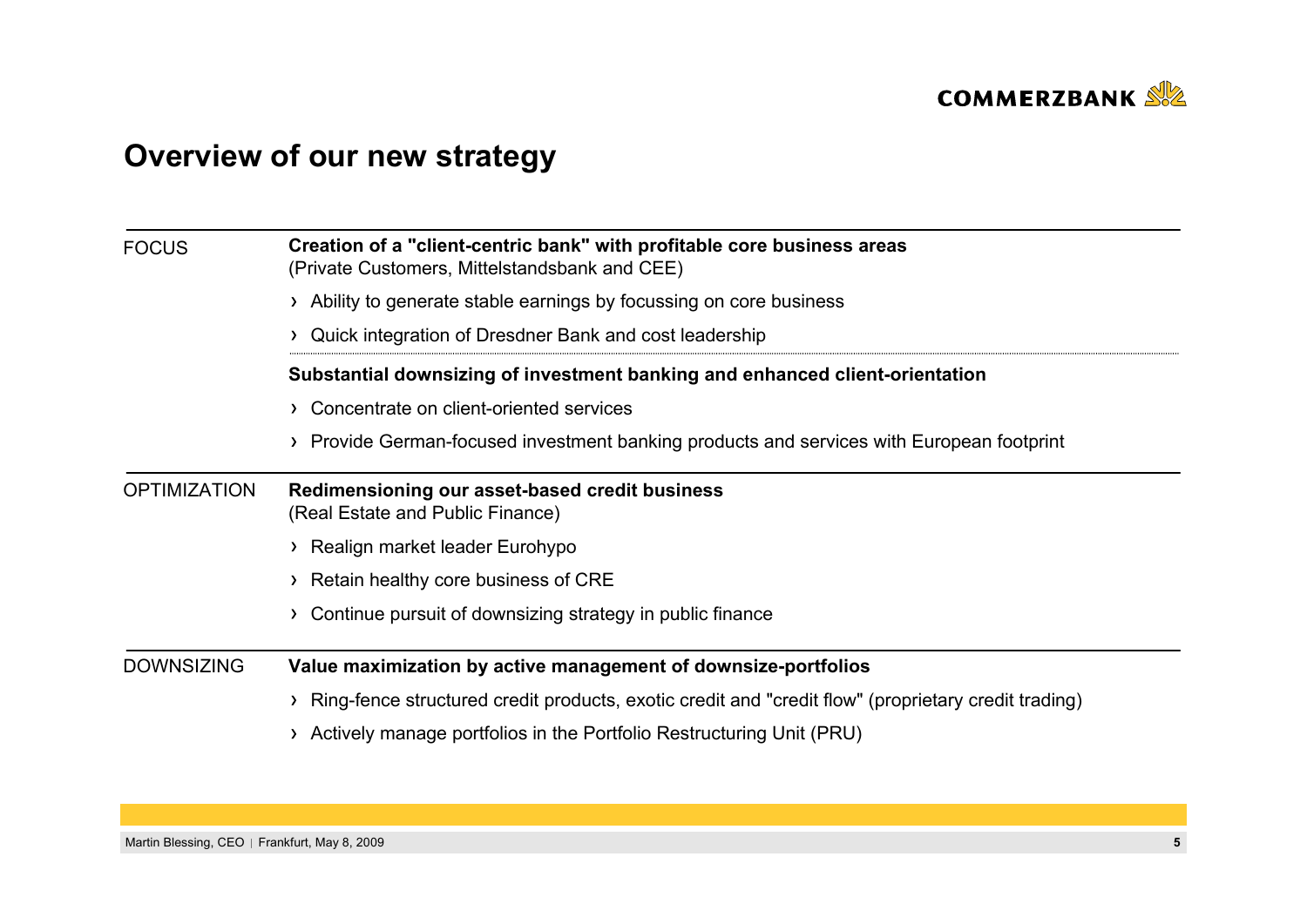

### **Our new structure**



\* Indicative derivation on the basis of a model for future capital management; calculation of group RoE on the basis of the sum of segment capital (not on the basis of shareholders' capital)

\*\* Composition of PRU as of 31.12.2008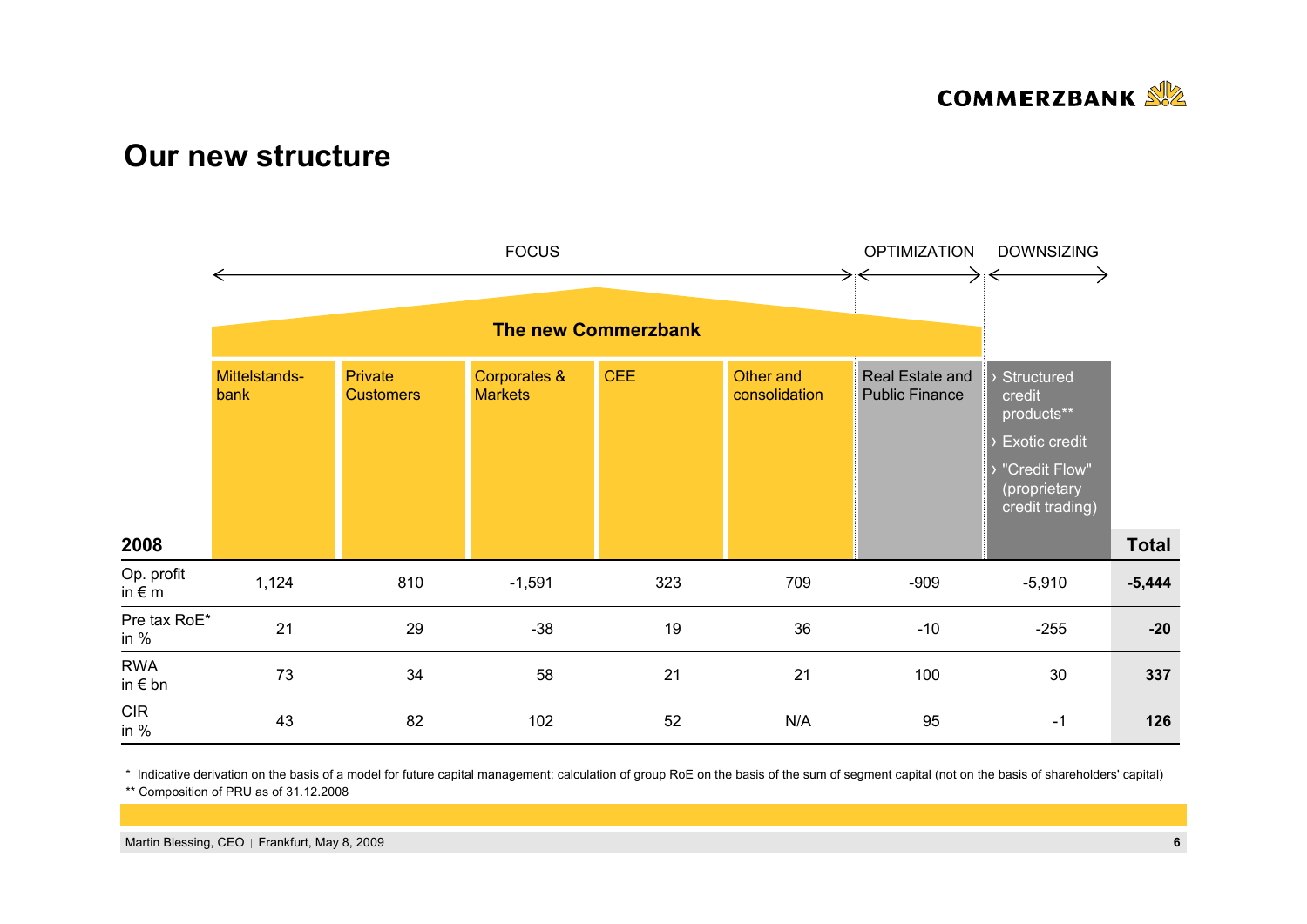

# **Overview of the segments**

| [1]                     | <b>Mittelstandsbank</b>               |
|-------------------------|---------------------------------------|
| 2.                      | <b>Private Customers</b>              |
| 3.                      | <b>Corporate &amp; Markets</b>        |
| $\overline{\mathbf{4}}$ | <b>CEE</b>                            |
| 5.                      | <b>Real Estate and Public Finance</b> |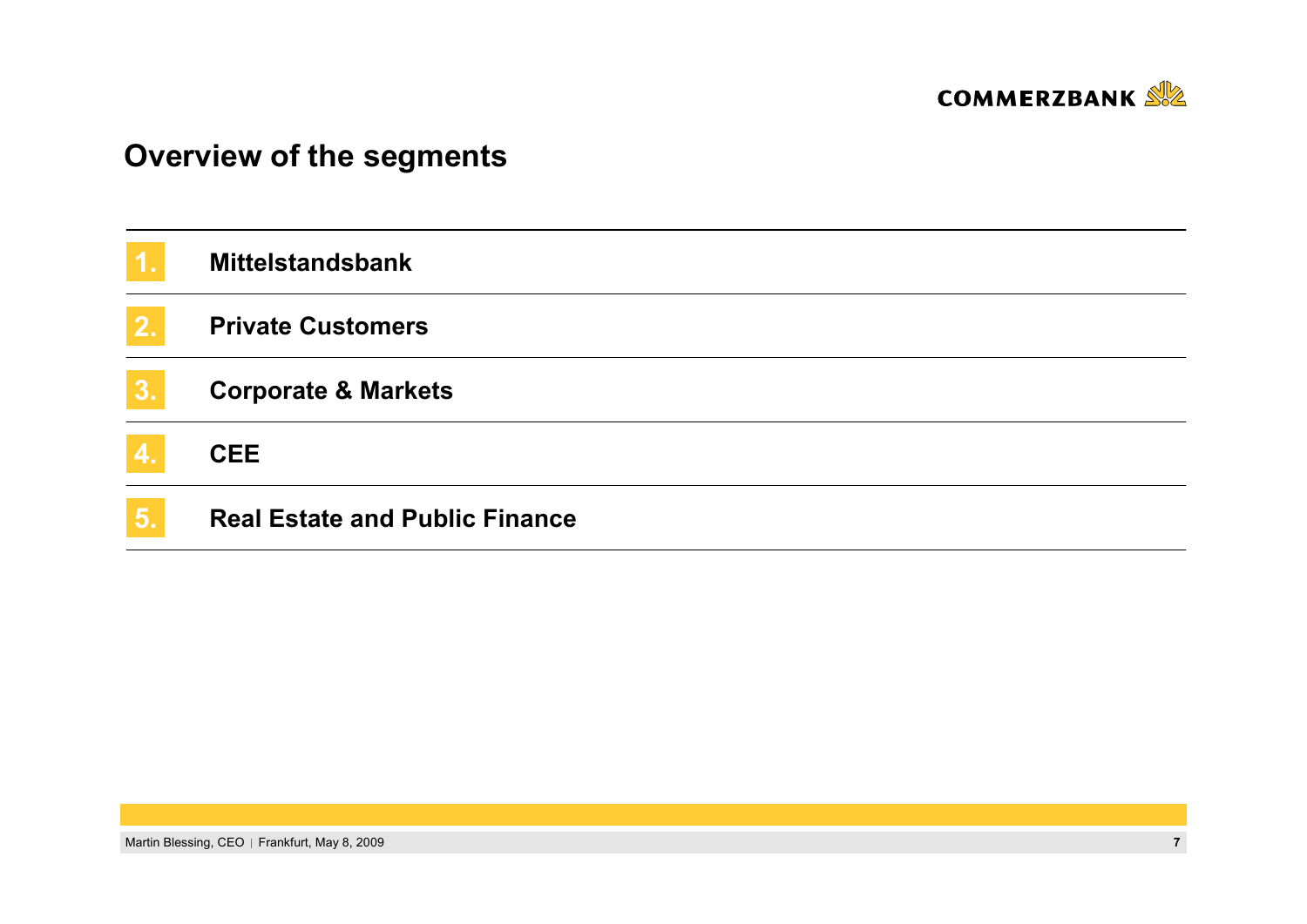

### **Mittelstandsbank: Focus on German Customers**

#### **Initial situation in 2008**

- Strong year in 2008 with results of around €1,124 m
- Combined bank with largest SME portfolio in Germany and market shares, depending on customer segment of 6 - 20%
- Financial institutions: holistic support for banks worldwide, specialist for challenging markets due to dense network of representations

#### **Goal for 2012**

- Further expansion of customer franchise, especially in business with smaller corporate clients
- > Improvement of risk/return profile among mid-sized SMEs
- Expansion of cross-border business (in- and outbound) withdrawal from local foreign business
- Financial institutions: leading provider for cash and trade services in Germany and one of the top 3 providers in Europe

| Pro-forma figures 2008             |       |  |
|------------------------------------|-------|--|
| Operating profit (in $\epsilon$ m) | 1,124 |  |
| Pre tax RoE* (in %)                | 21    |  |
| RWA (in $\epsilon$ bn)             | 73    |  |
| $CIR$ (in $%$ )                    | 43    |  |

#### **Goal for 2012**

| Operating profit (in $\epsilon$ m) | >1,500 |
|------------------------------------|--------|
| Pre tax RoE* (in %)                |        |
| RWA (in $\notin$ bn)               |        |
| CIR (in $%$ )                      |        |

\* Indicative derivation on the basis of a model for future capital management; calculation of group RoE on the basis of the sum of segment capital (not on the basis of shareholders' capital)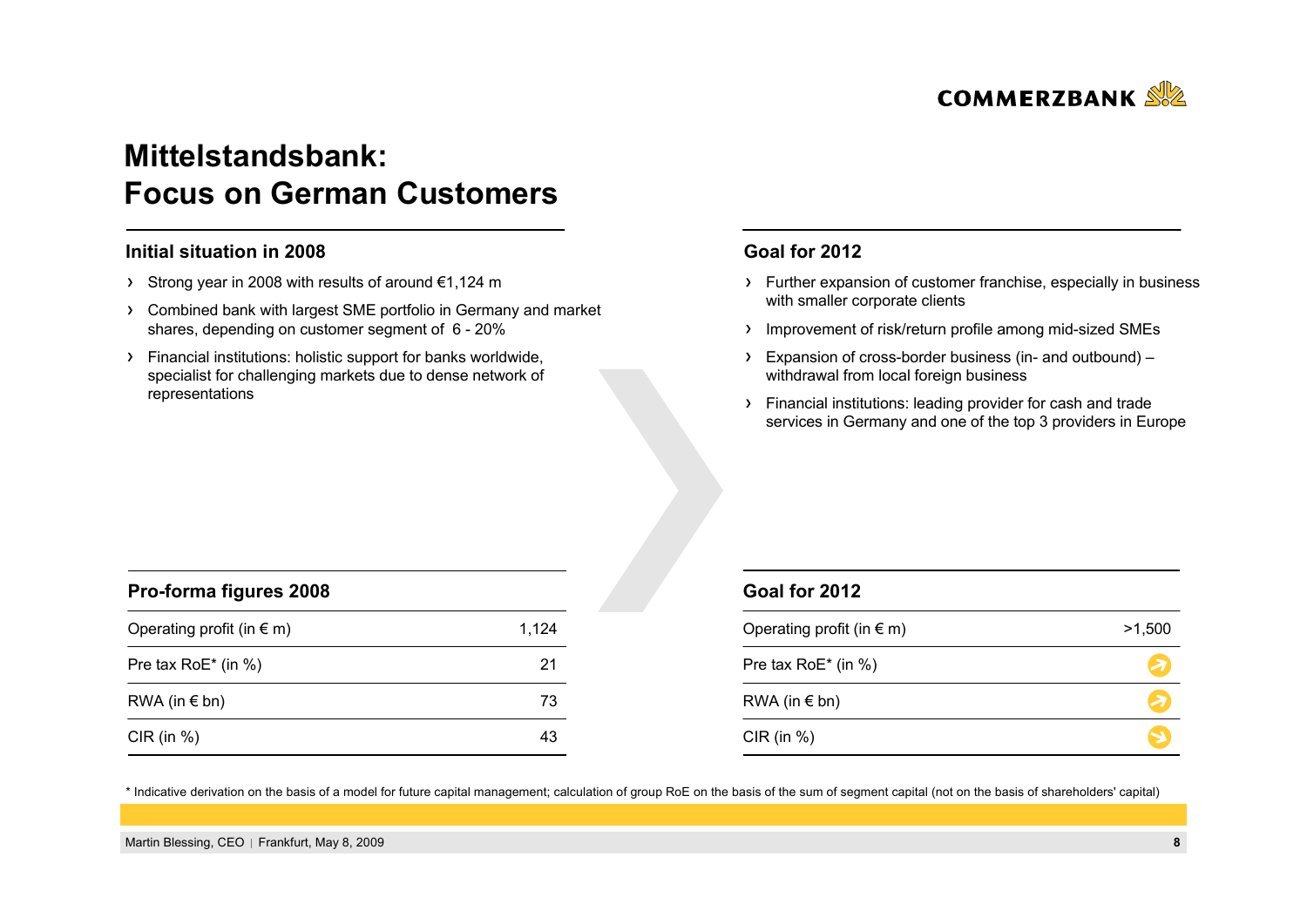

### **Mittelstandsbank: First choice for small and mid-sized SMEs**

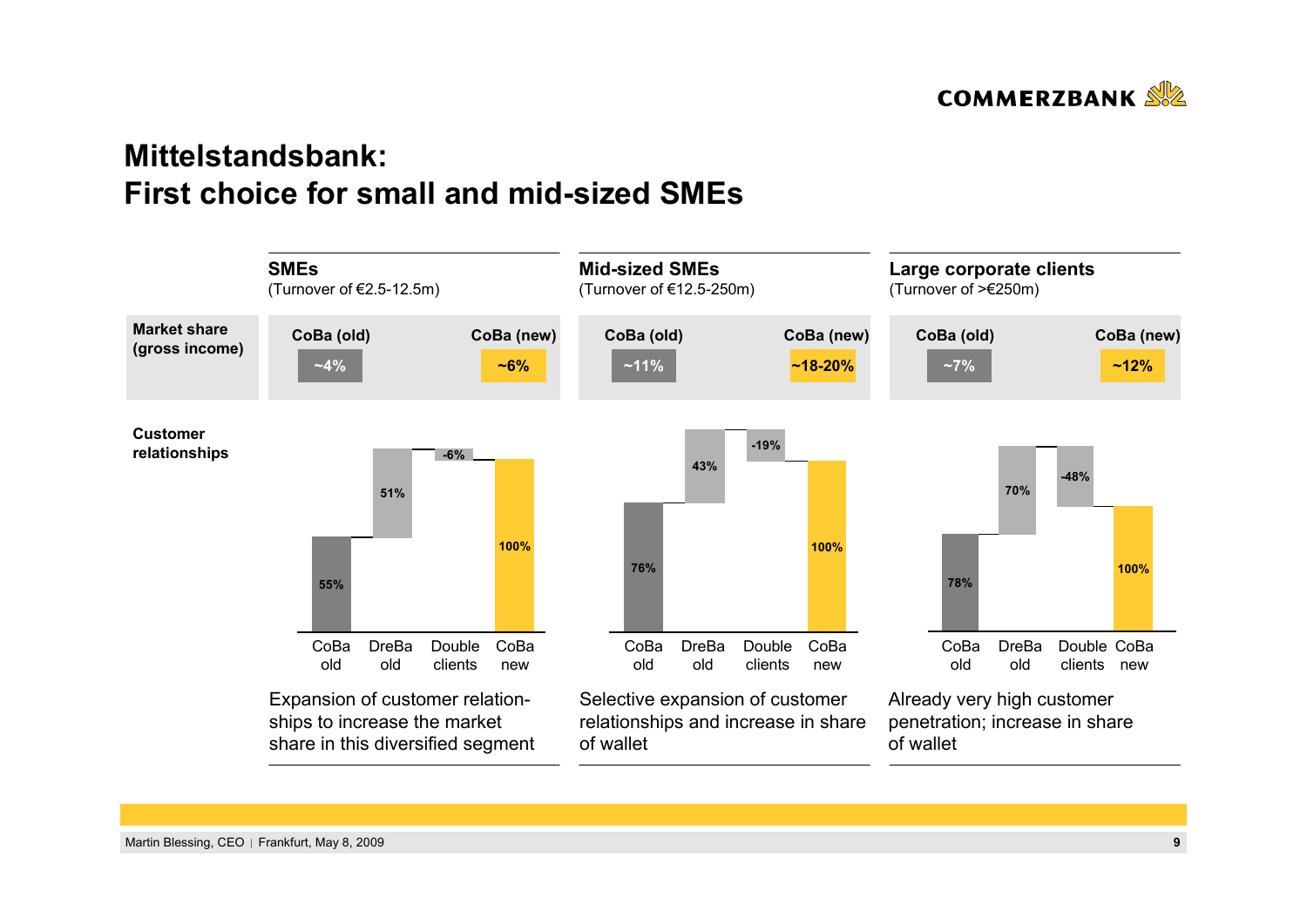

### **Private Customers: Market leader in Germany**

#### **Initial situation in 2008**

- In 2008 combined profit of over €800m
- > Two brands for branch bank

**Pro-forma figures 2008**

- Separated customer bases of combined more than 11m customers
- Two separated branch networks with more than 1.500 locations
- Different product offerings, systems and processes

#### **Goal for 2012**

- One bank with one brand for branch bank, combined customer base and product offering
- > No. 1 retail bank in Germany with closest customer proximity
- > No. 1 wealth manager in Germany with growing business especially with entrepreneurs
- > No. 2 in direct banking with strengthened position by expanded range of services
- > Top 3 in retail credit with lean production factory
- > Improved cost efficiency due to platform synergies

| Pro-forma ligures 2008             |     |
|------------------------------------|-----|
| Operating profit (in $\epsilon$ m) | 810 |
| Pre tax RoE* (in %)                | 29  |
| RWA (in $\epsilon$ bn)             | 34  |
| $CIR$ (in $%$ )                    | 82  |

#### **Goal for 2012**

| Operating profit (in $\epsilon$ m) |           |
|------------------------------------|-----------|
| Pre tax RoE* (in %)                | >30       |
| RWA (in $\notin$ bn)               | $\approx$ |
| $CIR$ (in $%$ )                    |           |

\* Indicative derivation on the basis of a model for future capital management; calculation of group RoE on the basis of the sum of segment capital (not on the basis of shareholders' capital)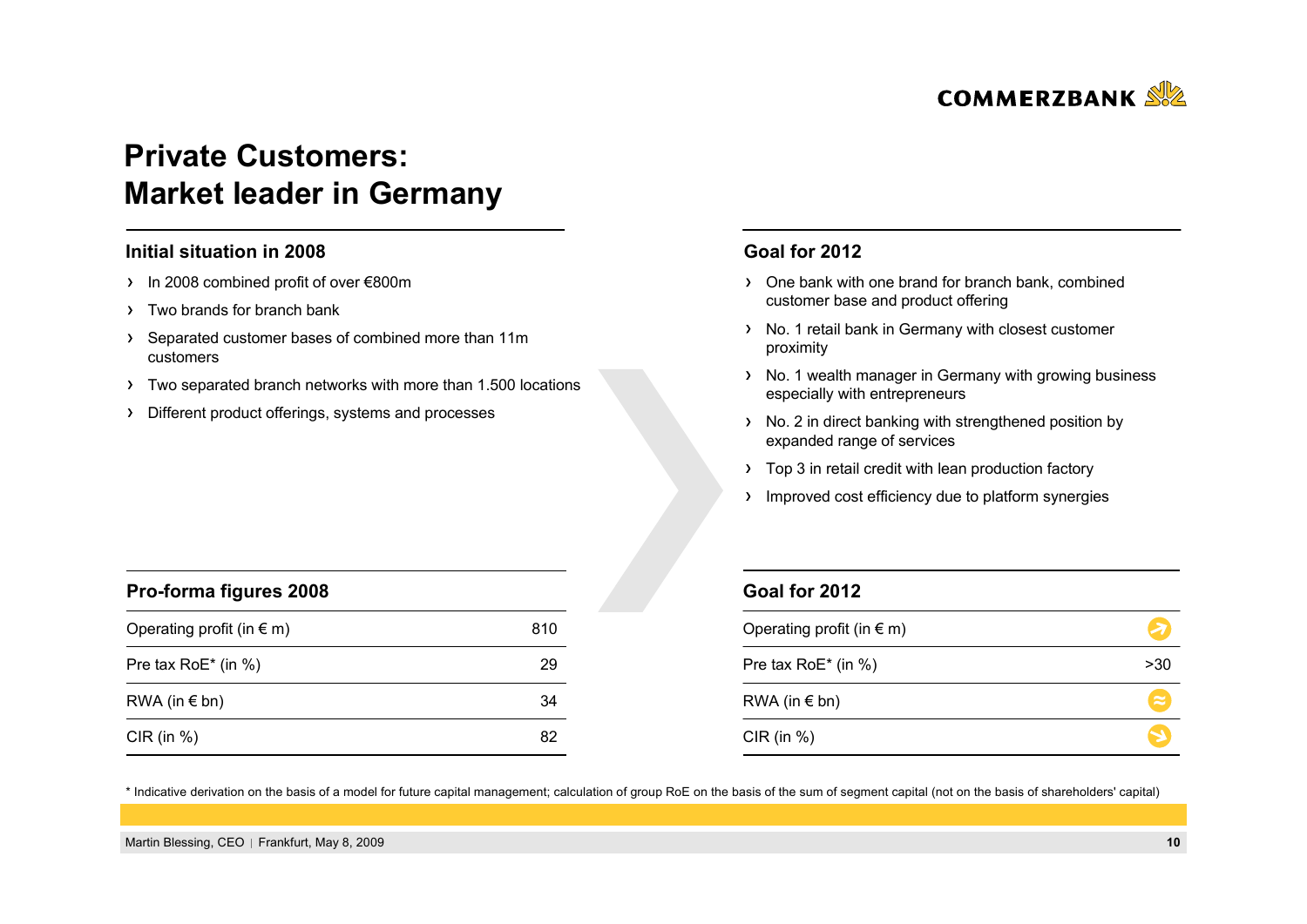

### **Private Customers: Quantum step in market presence**

#### **More than 11 m private customers in Germany** Customers (in m) HVB PostbankING DibaNew CommerzbankDeutsche Bank\*~**>1114.1~106.74.3**

#### **Market leader in investment business**

Customer assets (in  $\epsilon$  bn)



### **Branch network: Close to our customers**

Number of branches



### **Top 3 position in credit business**

Credit volumes (in € bn)



Source: Annual Report.2008

\* German customer base, total global customer base: 14,6m \*\* Estimate \*\*\* Excluding retail portfolio Eurohypo

Martin Blessing, CEO Frankfurt, May 8, 2009 **11**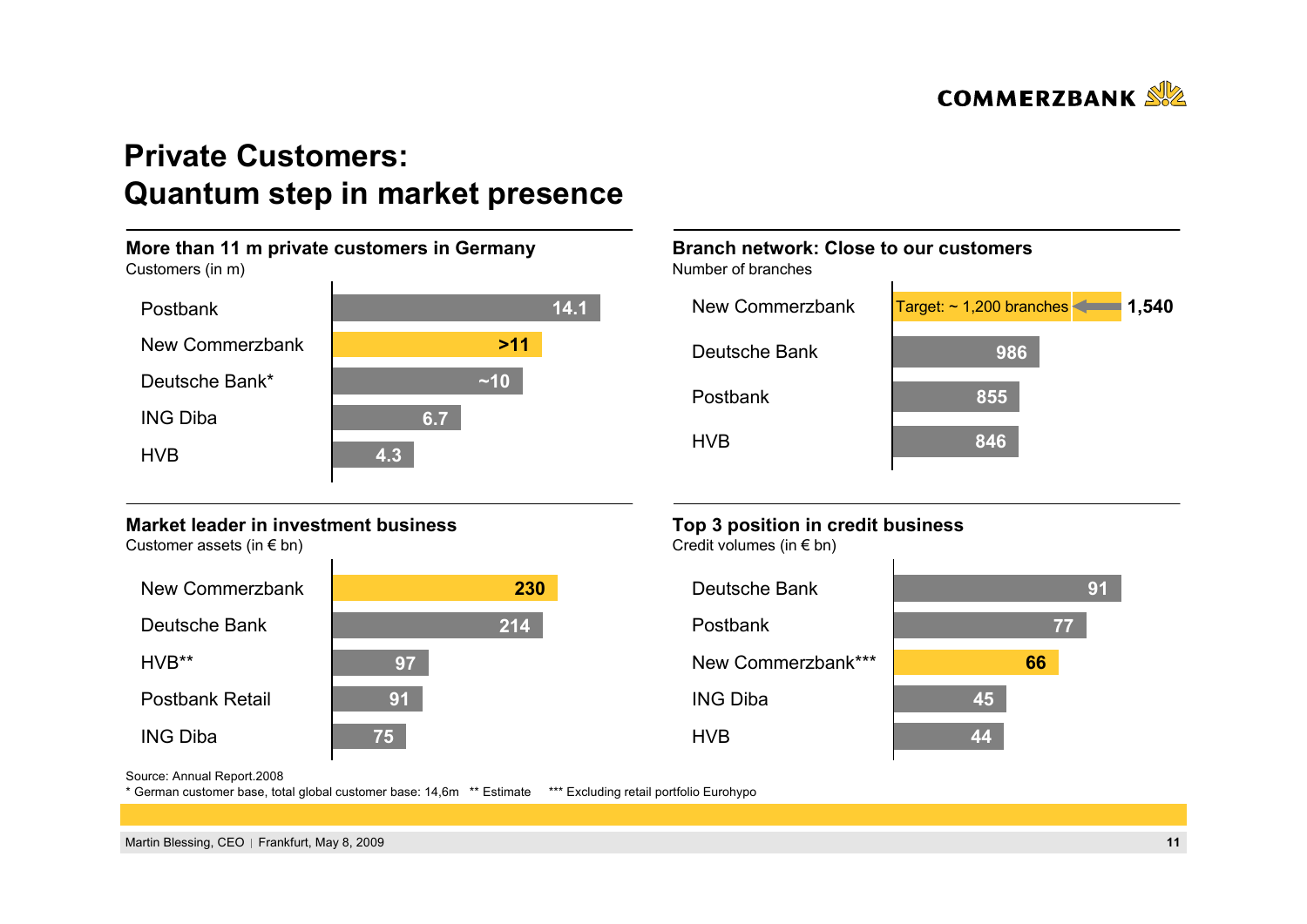

### **Corporates & Markets: Client business and risk reduction**

#### **Initial situation in 2008**

- Combination of very different units of customer-oriented Commerzbank and product-oriented DKIB
- > Global presence through multiple trading hubs

#### **Goal for 2012**

- > Provide German-focused investment banking products and services with European footprint
- Client-centric business model for core clients of the bank (no "bank in the bank")
- Efficient capital management and reduction of non-core capital intense businesses
- > Strong sales culture with cautious approach to risk taking
- > Building on CBC&M chassis enhanced with selected DKIB elements
- > Two trading-hubs strategy in Frankfurt and London

| Goal for 2012 |  |  |
|---------------|--|--|
|               |  |  |

| Operating profit (in $\epsilon$ m) |     |
|------------------------------------|-----|
| Pre tax RoE* (in %)                | >20 |
| RWA (in $\notin$ bn)               |     |
| $CIR$ (in %)                       |     |

\* Indicative derivation on the basis of a model for future capital management; calculation of group RoE on the basis of the sum of segment capital (not on the basis of shareholders' capital)

| Pro-forma figures 2008             |        |
|------------------------------------|--------|
| Operating profit (in $\epsilon$ m) | -1.591 |
| Pre tax $RoE^*$ (in %)             | -38    |
| RWA (in $\epsilon$ bn)             | 58     |
| $CIR$ (in $%$ )                    | 102    |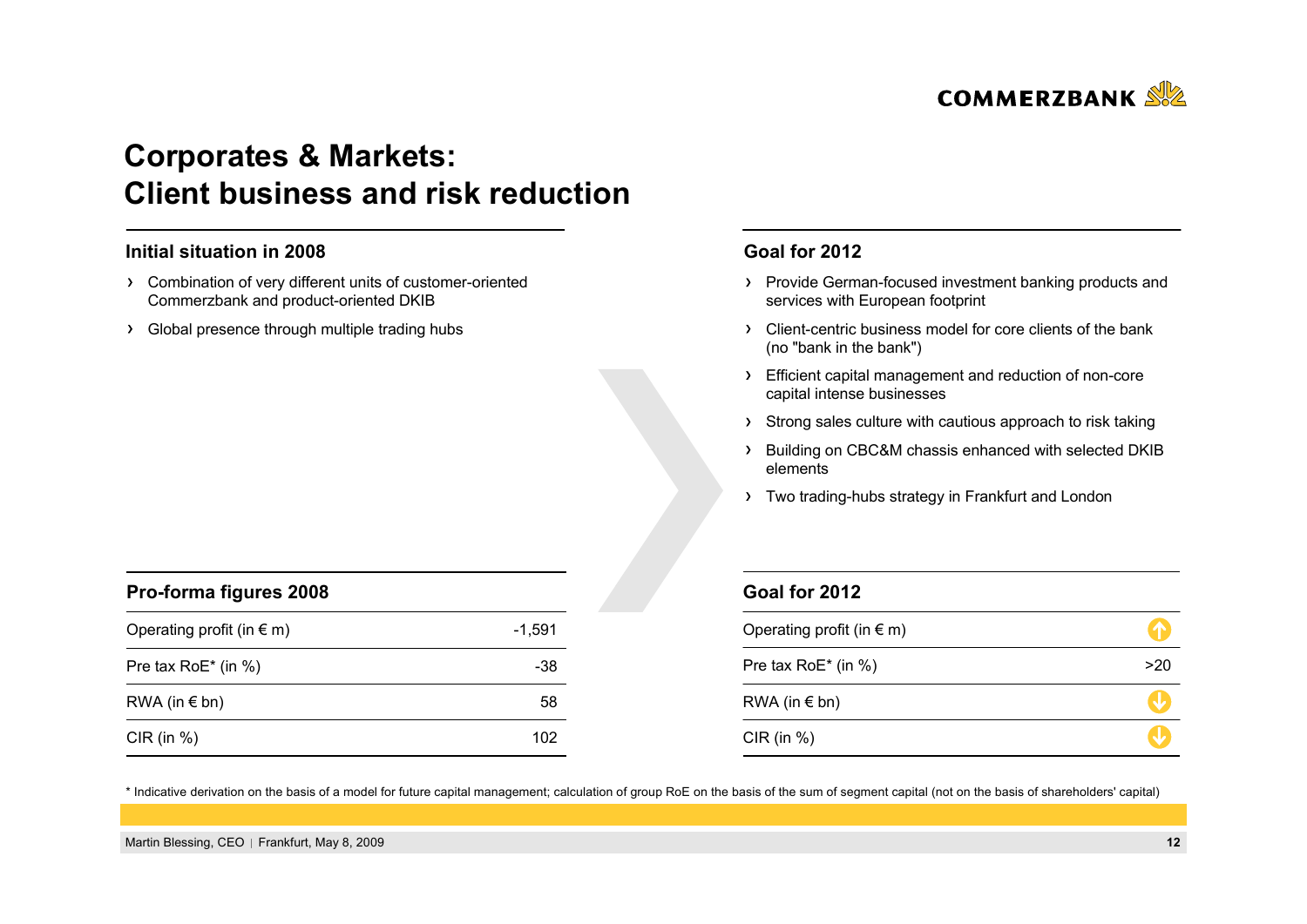

# **CEE: Portfolio optimization**

#### **Initial situation in 2008**

- Record result in 2008 with 10% increase vs. 2007; significant decline in profits in Q4 2008 due to financial market crisis
- > Substantial increase in loan loss provisions; risk-reduction measures taken at early stage show first results
- > Launch of efficiency programs

#### **Goal for 2012**

- > Expectation: CEE will exhibit far stronger growth than Western Europe and US once the global recession has come to an end
- > 2009/2010: substantial risk reduction, focused cost-cutting, optimization funding – focus on profitable core business and efficiency gains

| Pro-forma figures 2008             |     |  |
|------------------------------------|-----|--|
| Operating profit (in $\epsilon$ m) | 323 |  |
| Pre tax RoE* (in %)                | 19  |  |
| $RWA$ (in $\in$ bn)                | 21  |  |
| $CIR$ (in $%$ )                    |     |  |

#### **Goal for 2012**

| Operating profit (in $\epsilon$ m) | >350      |
|------------------------------------|-----------|
| Pre tax RoE* (in %)                | $\approx$ |
| RWA (in $\notin$ bn)               | $\approx$ |
| CIR (in $%$ )                      |           |

\* Indicative derivation on the basis of a model for future capital management; calculation of group RoE on the basis of the sum of segment capital (not on the basis of shareholders' capital)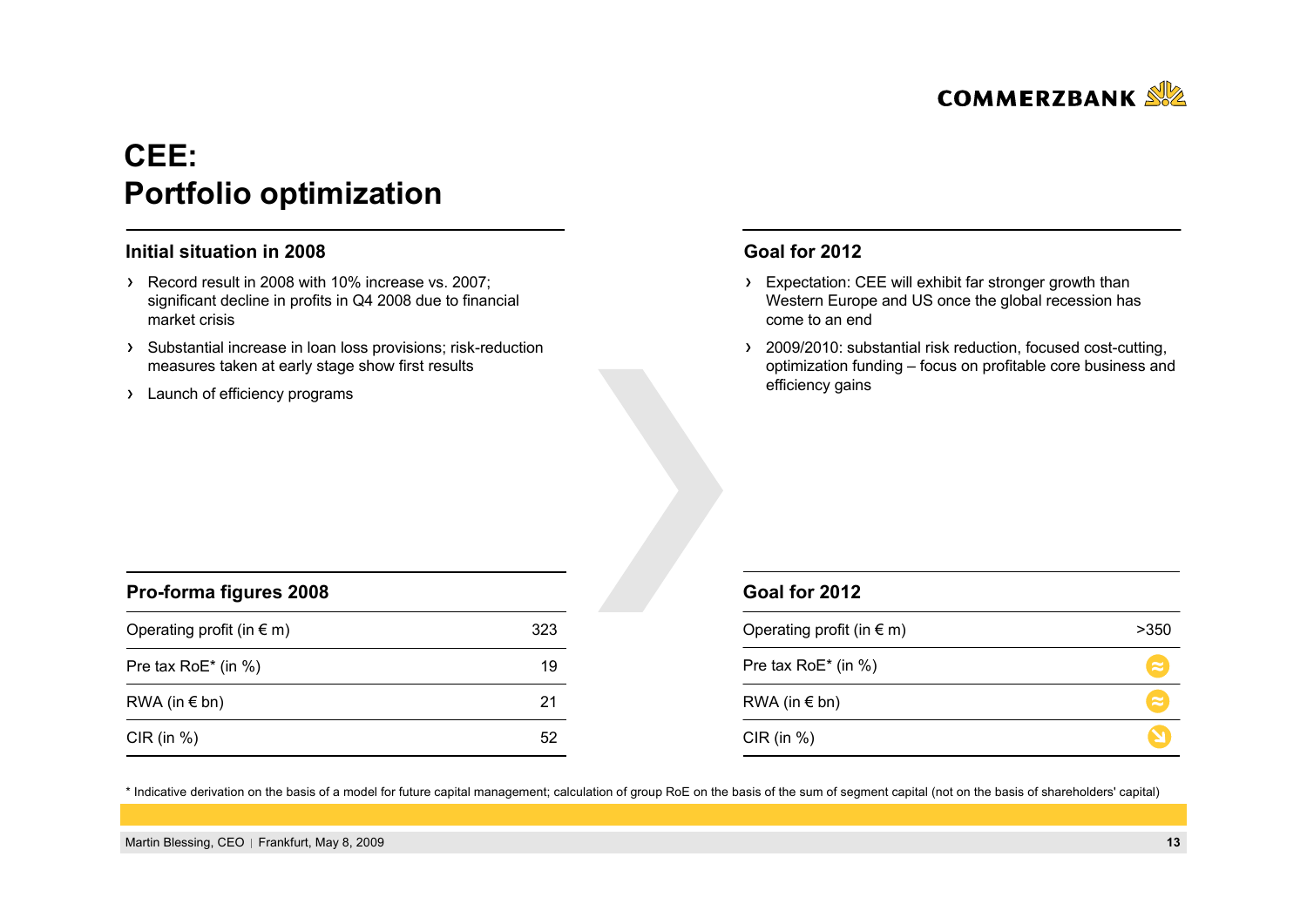

### **Real Estate and Public Finance: Value recovery and reduction of RWA**

|                       |   | <b>Initial situation in 2008</b>                                                                                                                                                                                           |  | Goal for 2012                                                                                                                                                                                                                                                                                                         |
|-----------------------|---|----------------------------------------------------------------------------------------------------------------------------------------------------------------------------------------------------------------------------|--|-----------------------------------------------------------------------------------------------------------------------------------------------------------------------------------------------------------------------------------------------------------------------------------------------------------------------|
| EUROHYPO (CRE) >      | ≻ | Broad coverage of more than 30 markets<br>across the world<br>Growth strategy<br>Highly decentralized organization in Germany<br>Negative operating profit due to higher loan<br>loss provisions and sub-prime write-downs |  | Downsizing of portfolio to $\epsilon$ 60 bn by 2012<br>Reduction from more than 30 markets today to<br>10 markets<br>Target clients in Germany are professional real<br>estate investors and developers from $€15$ m<br>financing volume upwards<br>Strong redimensioning and increase in<br>profitability/efficiency |
| <b>PUBLIC FINANCE</b> |   | Generation of stable and predictable<br>contributions to earnings/high RoEs not<br>possible<br>Major impact of Lehman insolvency and<br>Icelandic banks on portfolio                                                       |  | Downsizing of portfolio to maximum $€100$ bn by<br>2010; decrease of new business<br>Funding ensured by ability of using assets as<br>cover fund; refinancing at matching maturities                                                                                                                                  |
| <b>SHIPPING</b>       |   | Holistic offering of financial services<br>> Focus on Germany and Greece                                                                                                                                                   |  | Reduction in new business                                                                                                                                                                                                                                                                                             |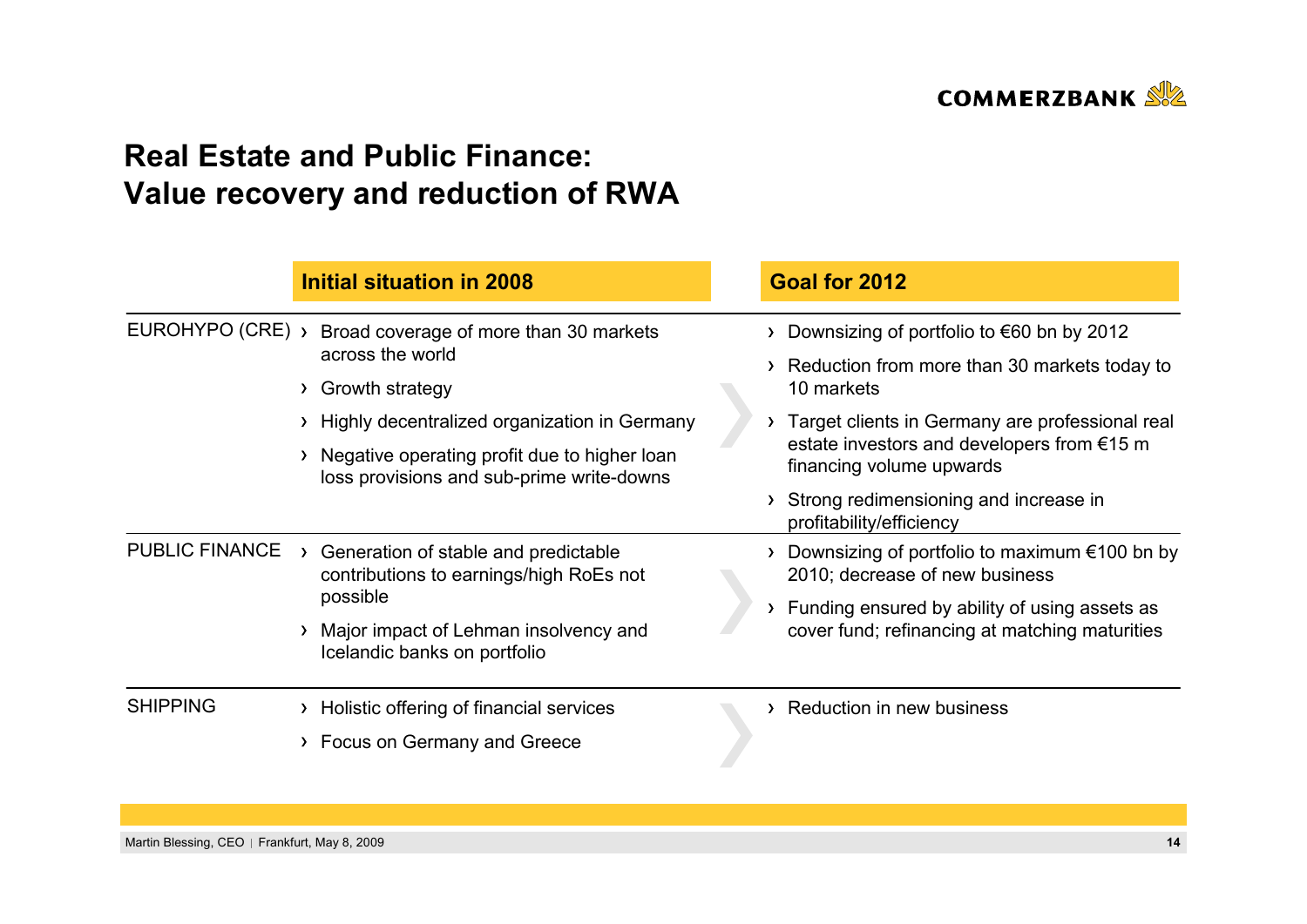

# **Real Estate and Public Finance:Substantial downsizing of portfolio and significant "de-risking"**



\* Eurohypo (Public Finance) and other Public Finance

\*\* Eurohypo (CRE/ Retail) and other CRE (excluding shipping)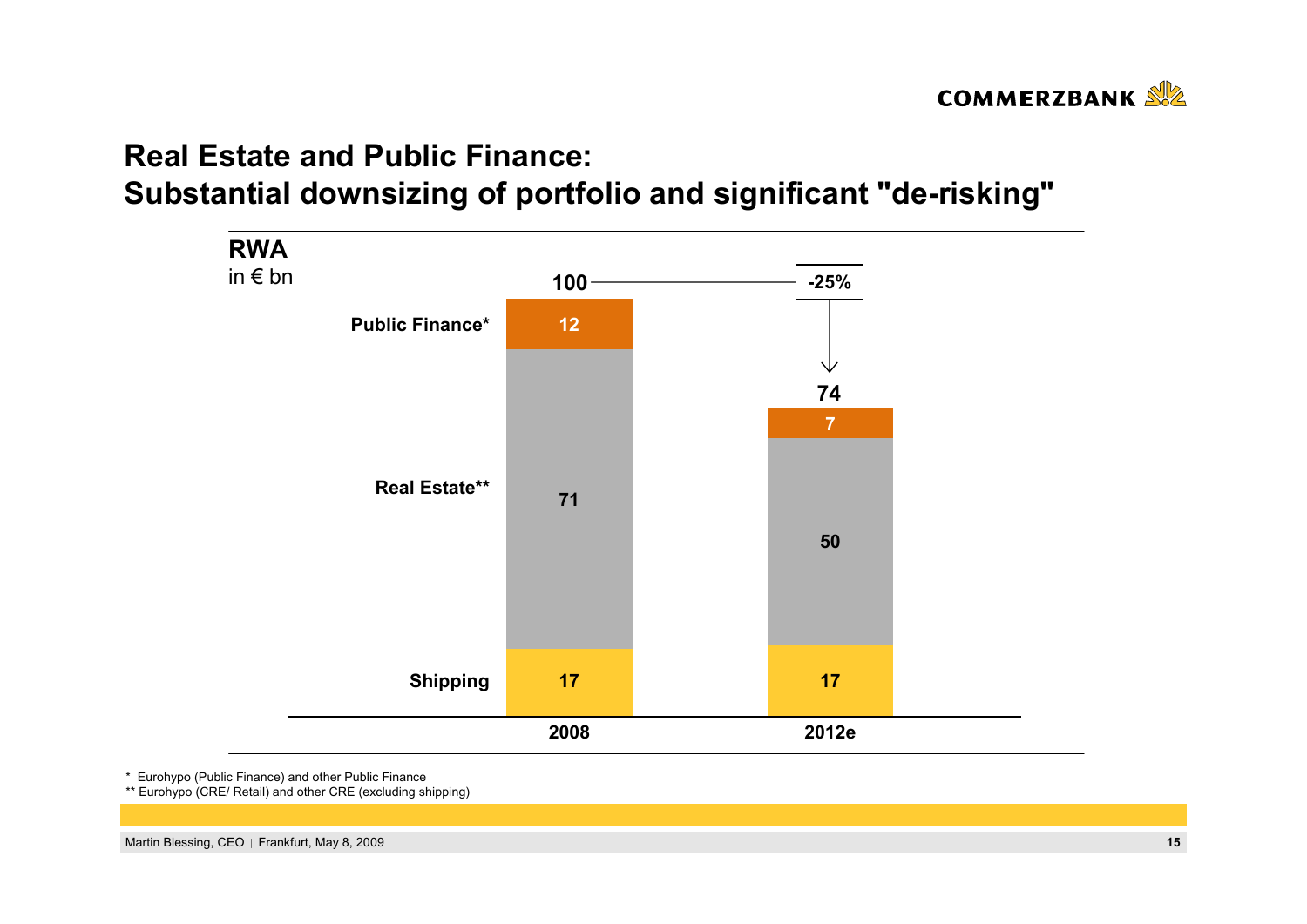

# **Eurohypo (CRE): Key elements of the realignment**

| ADJUSTMENTS TO                                         | Concentration on investment and development loans                                                                                                                     |  |  |  |
|--------------------------------------------------------|-----------------------------------------------------------------------------------------------------------------------------------------------------------------------|--|--|--|
| <b>PRODUCT PORTFOLIO</b>                               | Germany: residential and commercial real estate                                                                                                                       |  |  |  |
|                                                        | Foreign countries: commercial real estate                                                                                                                             |  |  |  |
|                                                        | No corporate loans<br>≻                                                                                                                                               |  |  |  |
|                                                        | Minimum tickets $\epsilon$ 10 m (domestic)/ $\epsilon$ 20 m (abroad), restriction of concentration risk through<br>upper threshold for final hold                     |  |  |  |
| STREAMLINING OF                                        | Focus on core activities                                                                                                                                              |  |  |  |
| <b>ORGANISATION</b>                                    | Streamlining of credit processes                                                                                                                                      |  |  |  |
|                                                        | Centralization of loan portfolios' processing and credit decisions in Germany                                                                                         |  |  |  |
|                                                        | Cost-cutting of $\epsilon$ 110 m and headcount reduction of >30% until end of 2011                                                                                    |  |  |  |
| <b>AMENDMENTS</b><br><b>TO NETWORK</b><br>OF LOCATIONS | Office closures abroad, focus on the markets of Germany, France, Spain, Poland, Portugal,<br>≻<br>UK, USA. Management of existing portfolios in Italy, Russia, Turkey |  |  |  |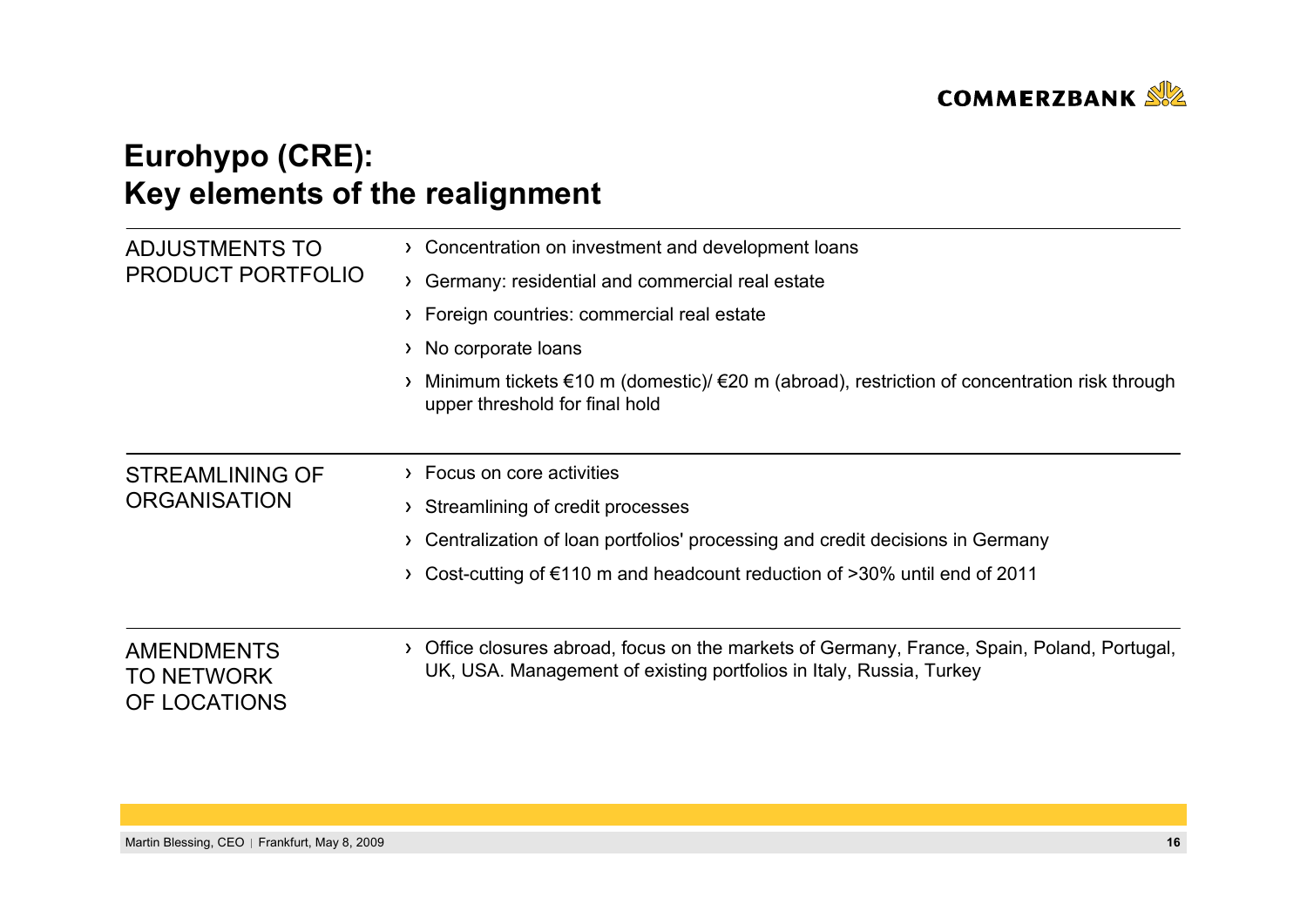

### **Portfolio earmarked for downsizing: Active management of €38\* bn**

### **Goal**

- Comprehensive spin-off of all ABS-related and structured credit portfolios
- Additionally all credit run-down portfolios from C&M (focus on core activities)
- Systematic reduction of assets to ease pressure on P&L, separated from core operating business
- No spin-off of individual assets from core business

### **Portfolio earmarked for downsizing**

Structured credit(ABS, MBS, CDOs, Conduits)

Structured, exotic credit derivatives (Bonds, loans trading, indices, other)

"Credit Flow": loan trading

### **Not included**

SLABS (Government wrapped student loans)

Leveraged Acquisition Financing

Client driven Conduits

Other positions

Current total marketvalue of  $\sim \text{\textsterling}38^*$  bn

\* Composition of PRU as of Q1 2009

Martin Blessing, CEO Frankfurt, May 8, 2009 **17**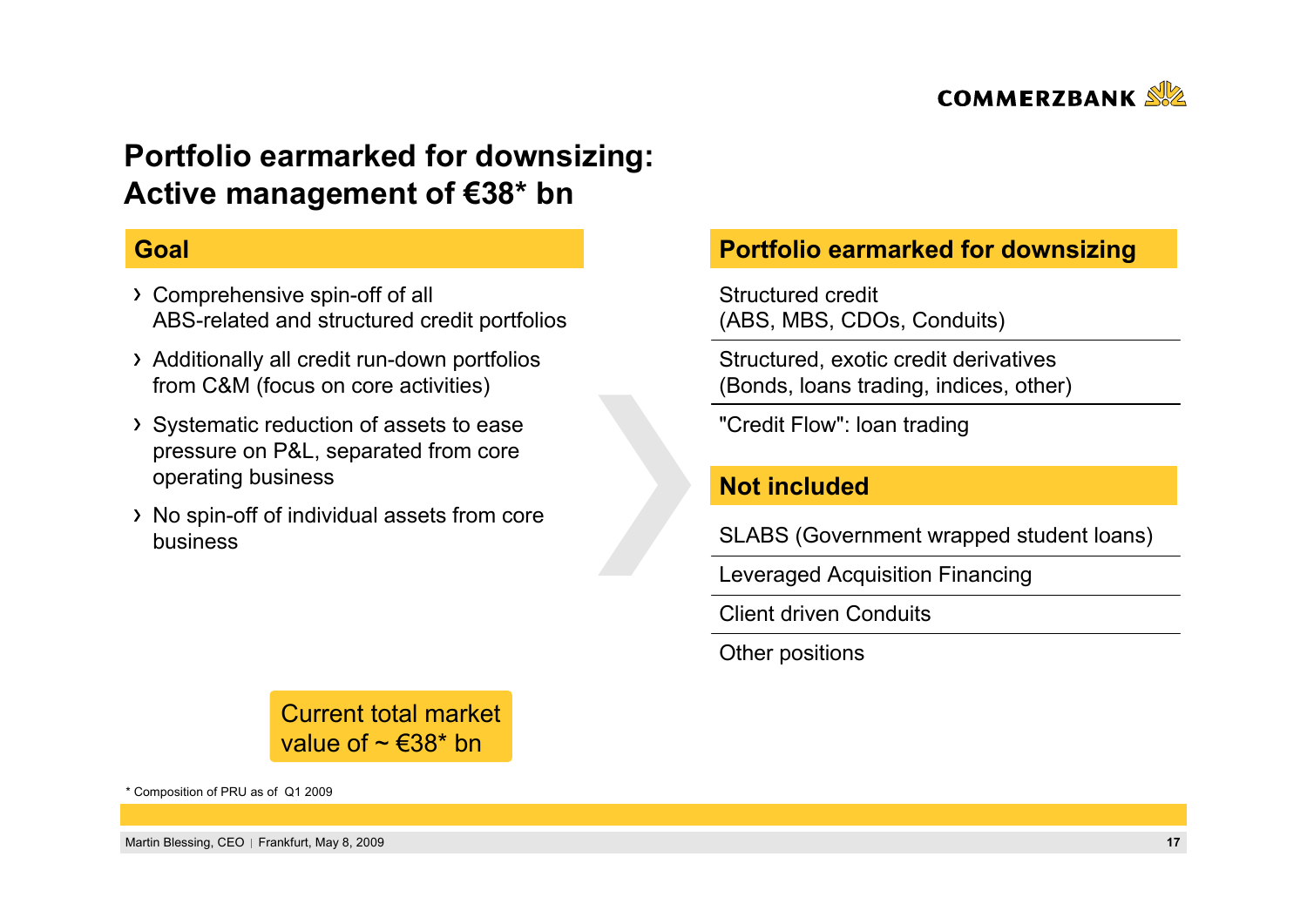

### **"Roadmap 2012" and objectives for the new Commerzbank**



\* Indicative derivation on the basis of a model for future capital management; calculation of group RoE on the basis of the sum of segment capital (not on the basis of shareholders' capital)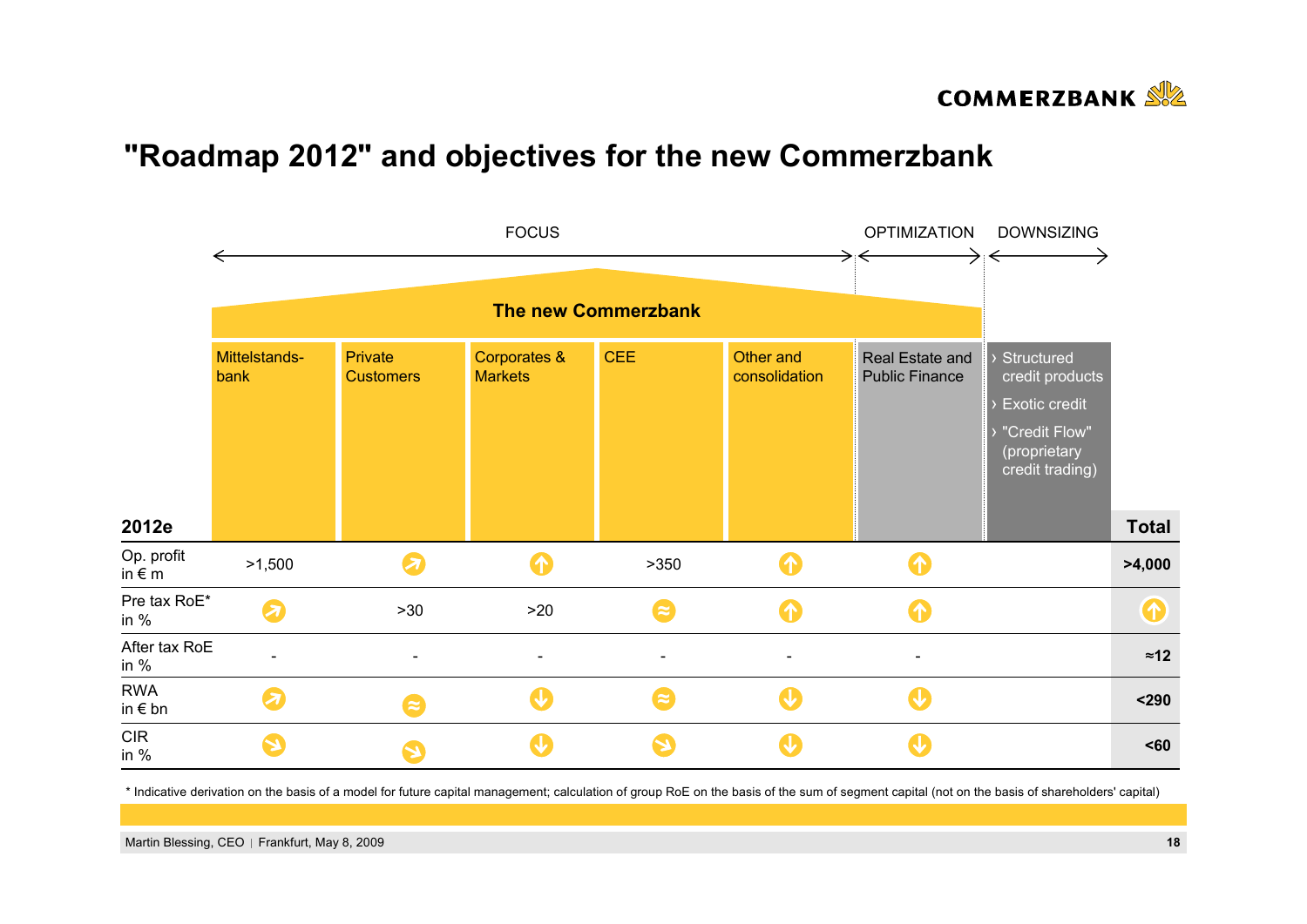

# **Our targets (1/3)**

| <b>Targets for 2009 achieved to date</b> | Targets for 2009 to 2011                                                                      | Longer-term targets |  |  |  |
|------------------------------------------|-----------------------------------------------------------------------------------------------|---------------------|--|--|--|
|                                          |                                                                                               |                     |  |  |  |
|                                          | Completion of Dresdner Bank acquisition                                                       |                     |  |  |  |
| in Frankfurt                             | Reconciliation of interests and social compensation plan for headquarters                     |                     |  |  |  |
|                                          | Recapitalization of the new Commerzbank (SoFFin)<br>New strategic orientation: "Roadmap 2012" |                     |  |  |  |
|                                          |                                                                                               |                     |  |  |  |
| Integration process on time              |                                                                                               |                     |  |  |  |

Martin Blessing, CEO | Frankfurt, May 8, 2009 **19**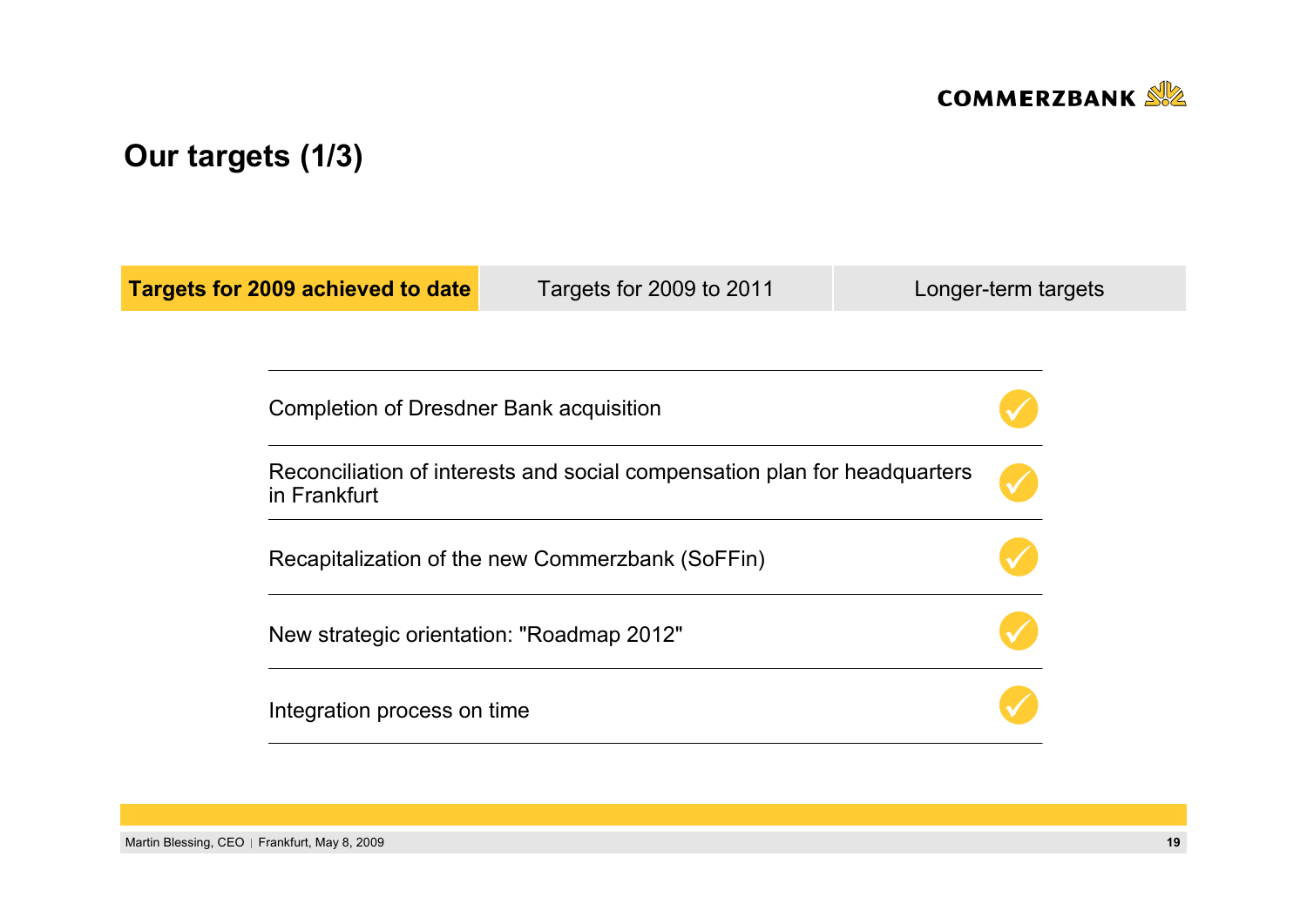

# **Our targets (2/3)**

| Targets for 2009 achieved to date                                   | Targets for 2009 to 2011 |  | Longer-term targets |  |
|---------------------------------------------------------------------|--------------------------|--|---------------------|--|
|                                                                     |                          |  |                     |  |
| Reduction in operating expenses significantly under $\epsilon$ 8 bn |                          |  | End-2010            |  |
| Brand integration completed (Dreba and CoBa)                        |                          |  | End-2010            |  |
| Return to profitability (break-even before SoFFin)                  |                          |  | 2011 at the latest  |  |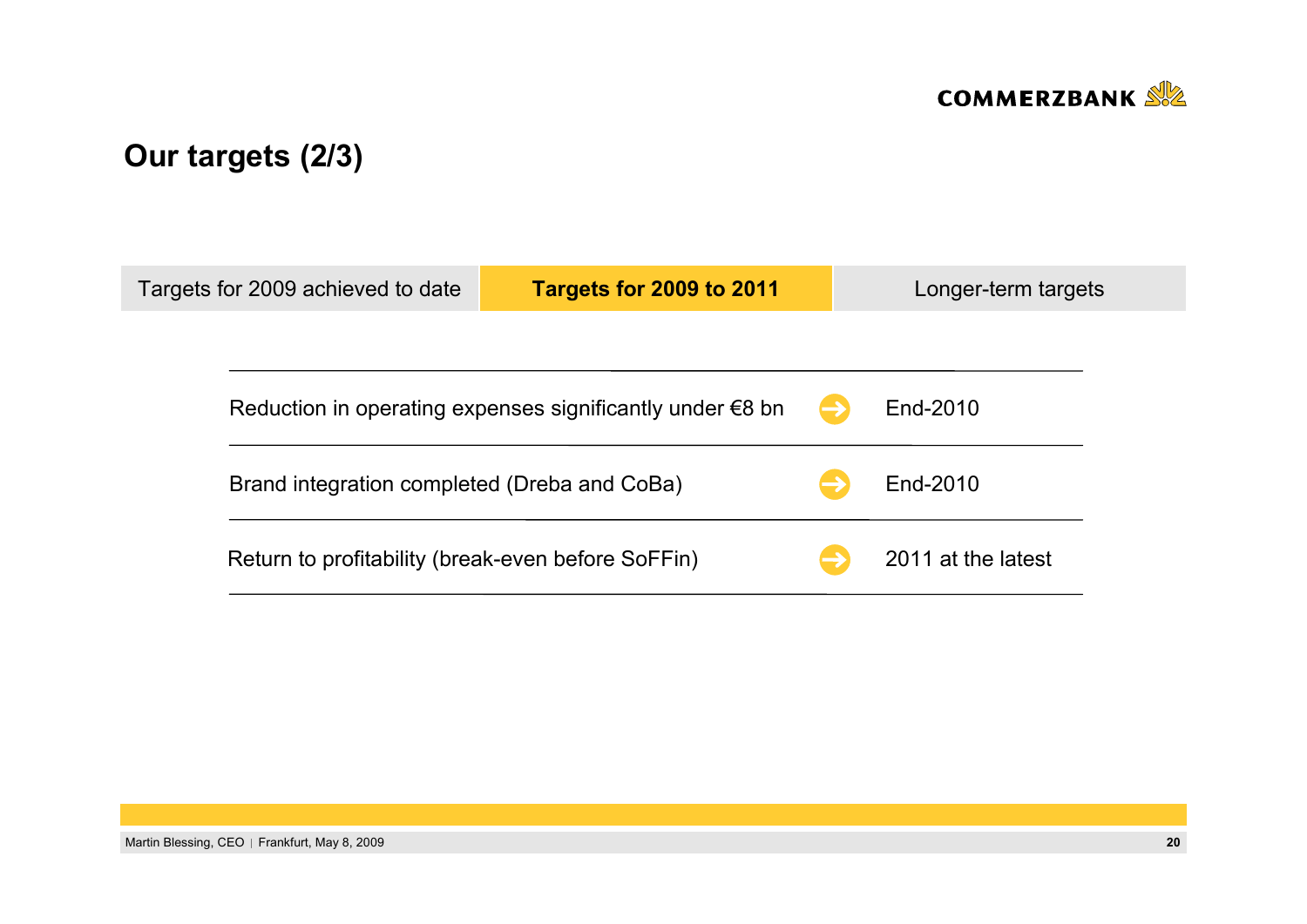

# **Our targets (3/3)**

| Targets for 2009 achieved to date                                                     | Targets for 2009 to 2011                                     |               | <b>Longer-term targets</b> |
|---------------------------------------------------------------------------------------|--------------------------------------------------------------|---------------|----------------------------|
|                                                                                       |                                                              |               |                            |
|                                                                                       |                                                              |               |                            |
|                                                                                       | $\geq 4$ bn in sustainable operating profit                  |               |                            |
| RoE target after tax 12%                                                              |                                                              |               |                            |
|                                                                                       | Reduction of RWAs to $\leq 290$ bn (before sale of Eurohypo) | $\rightarrow$ | 2012                       |
| Planned reduction of silent participations subject to<br>normalized market conditions |                                                              |               | 2012                       |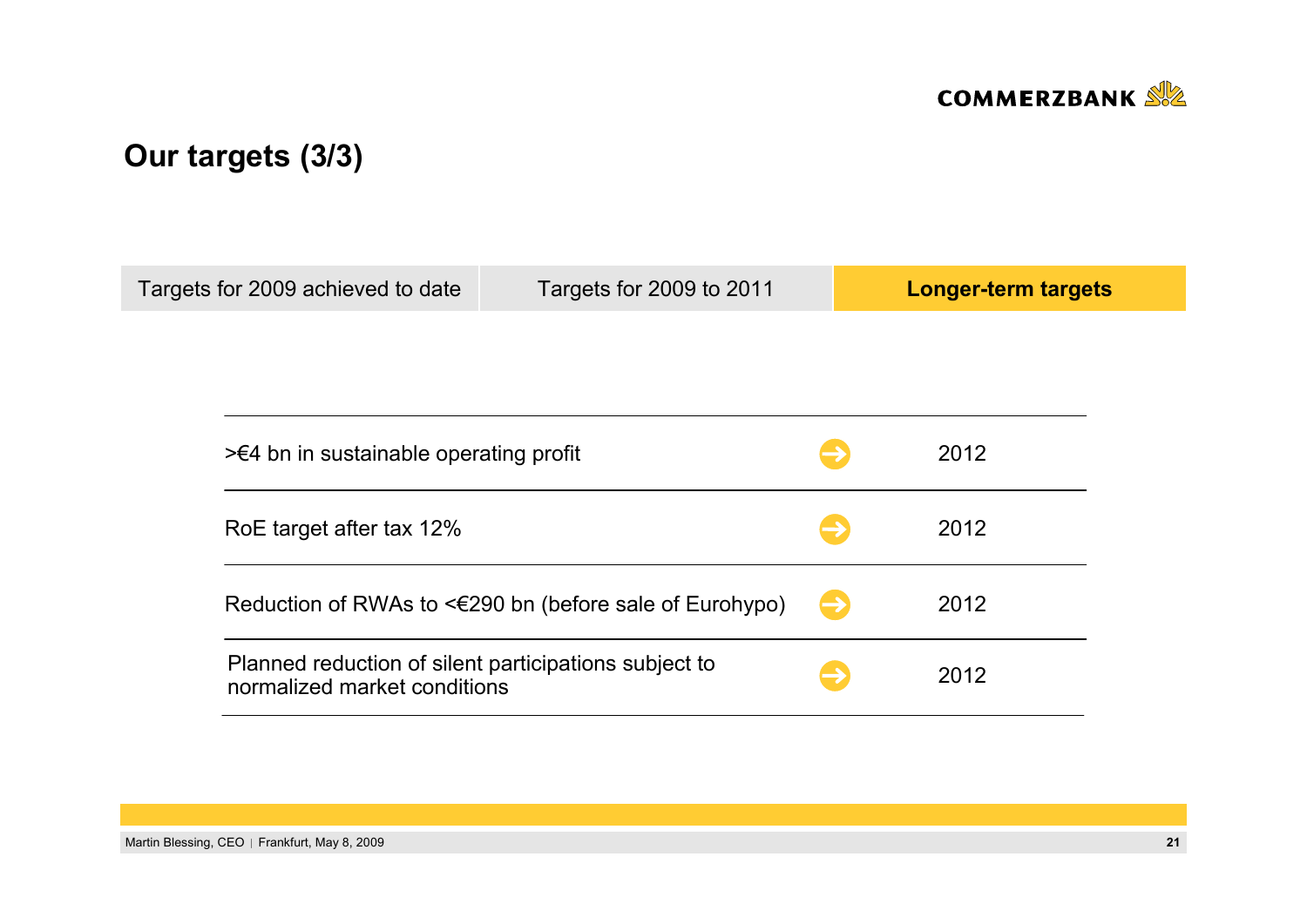

# **BACKUP**

Martin Blessing, CEO | Frankfurt, May 8, 2009 **22**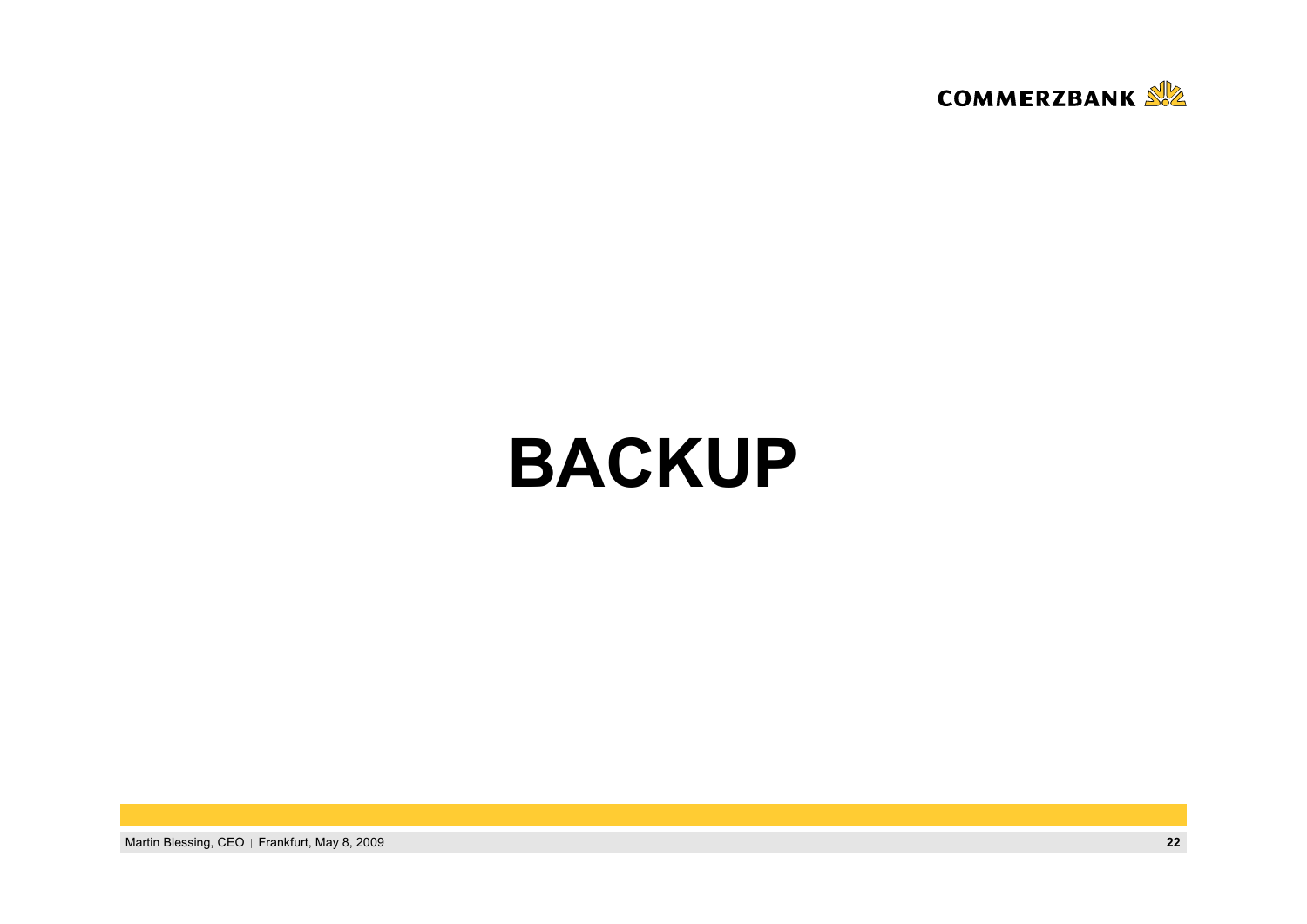

# **Balance Sheet Leverage Ratio**

| $(in \in m)$                         | Dec. 31, 2008 pro-forma | <b>March 31, 2009</b> |
|--------------------------------------|-------------------------|-----------------------|
| <b>Equity</b>                        | 21,122                  | 29,434*               |
|                                      |                         |                       |
| <b>Total Assets</b>                  | 1,045,612               | 1,011,535             |
| Derivatives netting                  | $-10,708$               | $-15,180$             |
| Trading assets / liabilities netting | $-256,523$              | $-261,333$            |
| Deferred taxes netting               | $-3,000$                | $-6,907$              |
| Other assets / liabilities netting   | $-8,499$                | $-6,352$              |
| <b>Total Adjusted Assets</b>         | 766,883                 | 721,763               |
|                                      |                         |                       |
| <b>Leverage Ratio</b>                | 36                      | 25                    |

\* incl. SoFFin 2

Martin Blessing, CEO | Frankfurt, May 8, 2009 **23** and the state of the state of the state of the state of the state of the state of the state of the state of the state of the state of the state of the state of the state o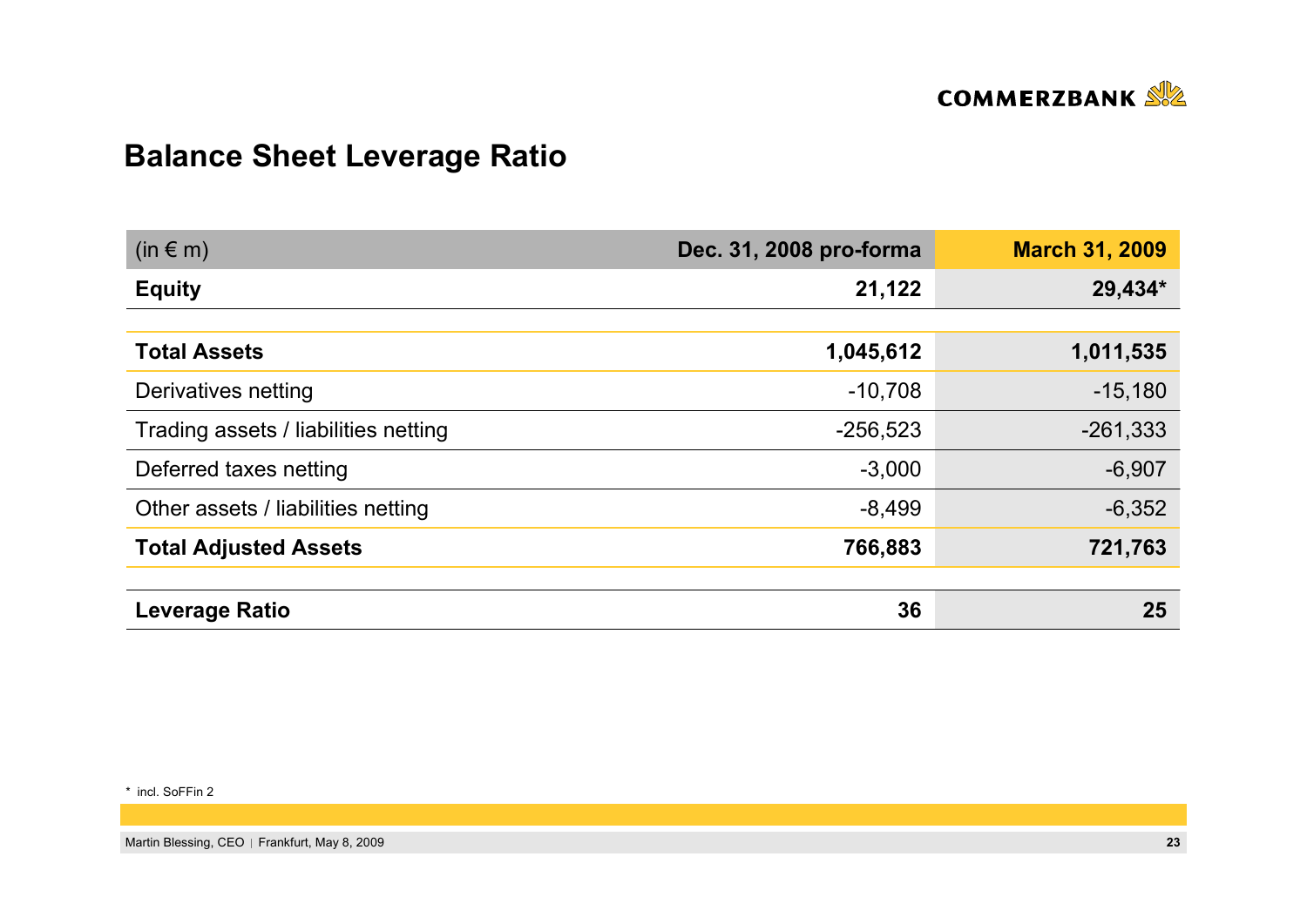

### **Sizeable funding transactions across products and issuers – almost 60% of funding plan for 2009 already met**

| <b>GGB</b>                                                        | <b>Senior unsecured</b>                                          | <b>Covered bonds</b>                                             | Retail                                                                            |  |
|-------------------------------------------------------------------|------------------------------------------------------------------|------------------------------------------------------------------|-----------------------------------------------------------------------------------|--|
| January 2009                                                      | February 2009                                                    | <b>March 2009</b>                                                | January - April 2009                                                              |  |
| <b>COMMERZBANK SEA</b>                                            | <b>COMMERZBANK</b>                                               | <b>EURO</b>                                                      | <b>COMMERZBANK</b>                                                                |  |
| €5 bn                                                             | $€1.5$ bn                                                        | €1.25 bn                                                         | $\epsilon$ 2.1 bn                                                                 |  |
| 2.75% notes due January<br>2012, guaranteed by<br><b>SoFFin</b>   | 5% senior unsecured notes<br>due February 2014                   | 3.75% Jumbo mortgage<br>bond due March 2014                      | 5 tranches of 5-year step-<br>up coupon notes                                     |  |
| <b>COMMERZBANK</b><br>Dresdner Kleinwort<br>- Joint bookrunners - | Dresdner Kleinwort<br><b>COMMERZBANK</b><br>- Joint Bookrunner - | <b>COMMERZBANK</b><br>Dresdner Kleinwort<br>- Joint Bookrunner - | <b>COMMERZBANK</b><br>Dresdner Kleinwort<br>- Placed in private client networks - |  |

**Public transactions have allowed for investor diversification based on strong demand from new international accounts. Also strong support from domestic investors**

**Including private placements, the Group has issued nearly €12 bn to date. Almost 60% of 2009 funding plan already met.**

**Successful leverage of Commerzbank and Dresdner Bank investment banking and retail franchises.**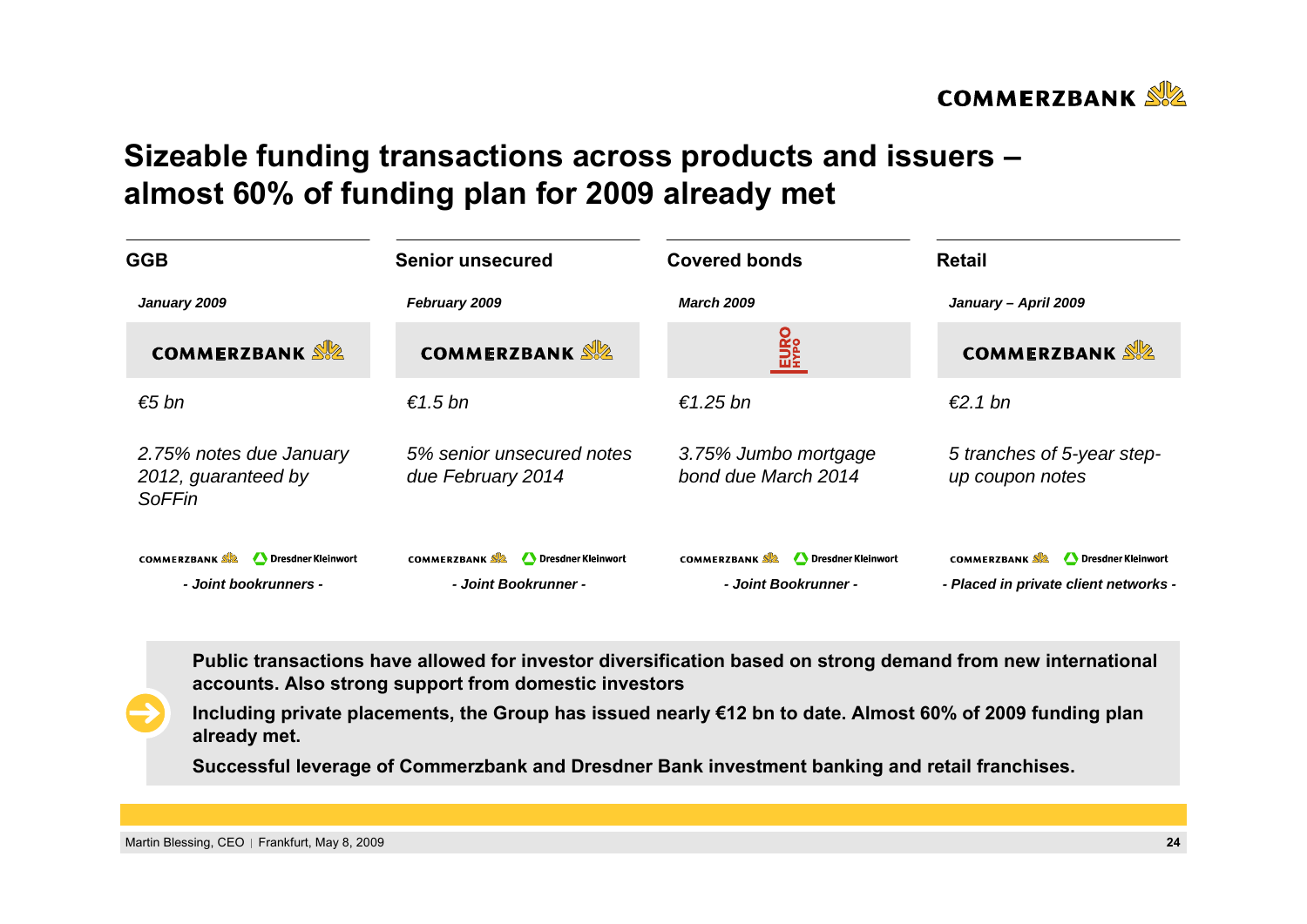

### **Significant pick-up in Commerzbank unsecured funding activities**



**Private placements have gained momentum again.**

**Commerzbank has successfully returned to the benchmark market.**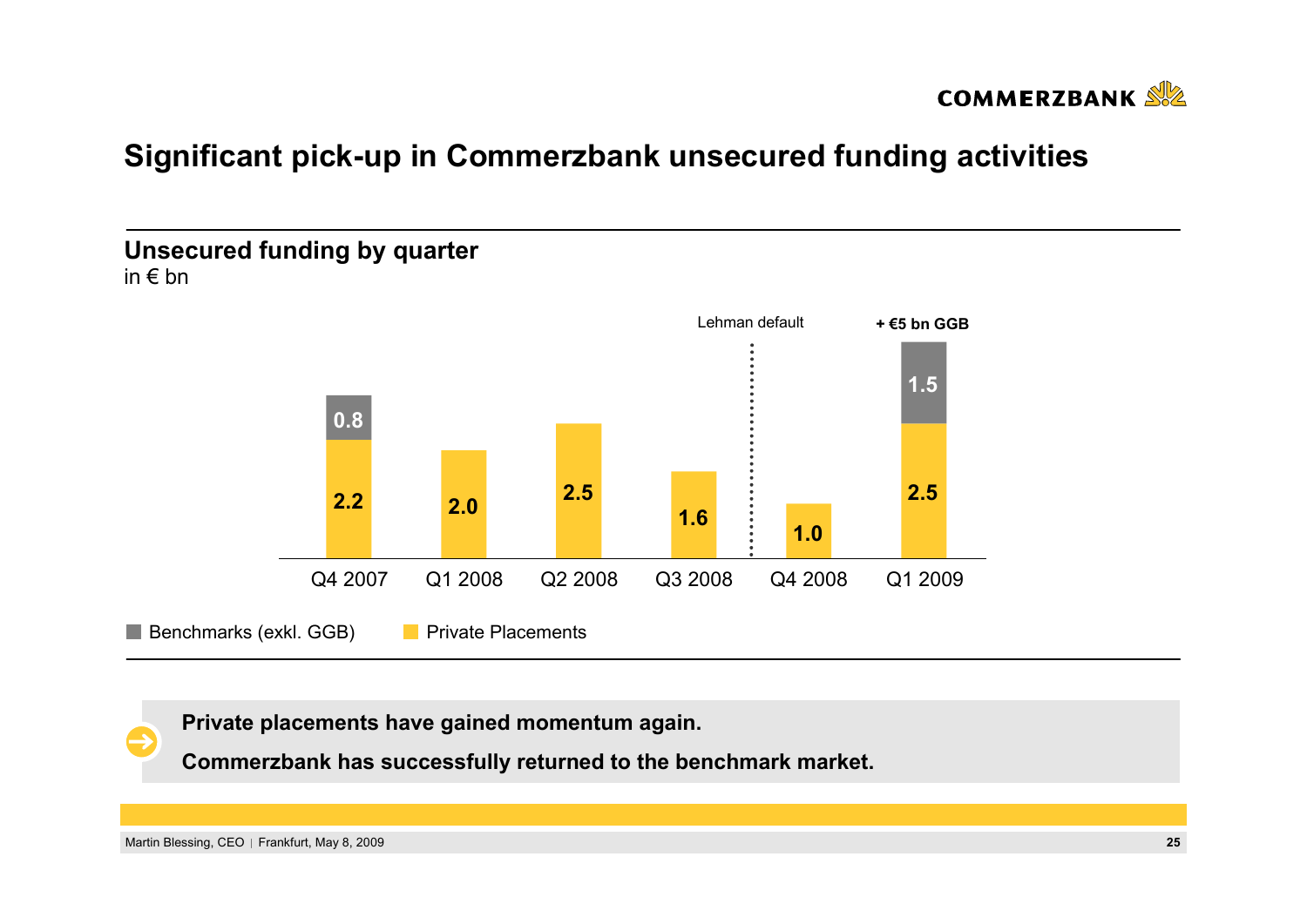

### **Eurohypo has raised over €13 bn in mortgage bonds since the crisis started**



- Eurohypo has issued more than €13 bn in mortgage bonds since Q4 2007 (capital market transactions)
- > Private placements ( $> \epsilon$ 7 bn) a stable market for domestic and registered bonds
- Eurohypo issued over €2 bn in mortgage bonds in Q1 2009

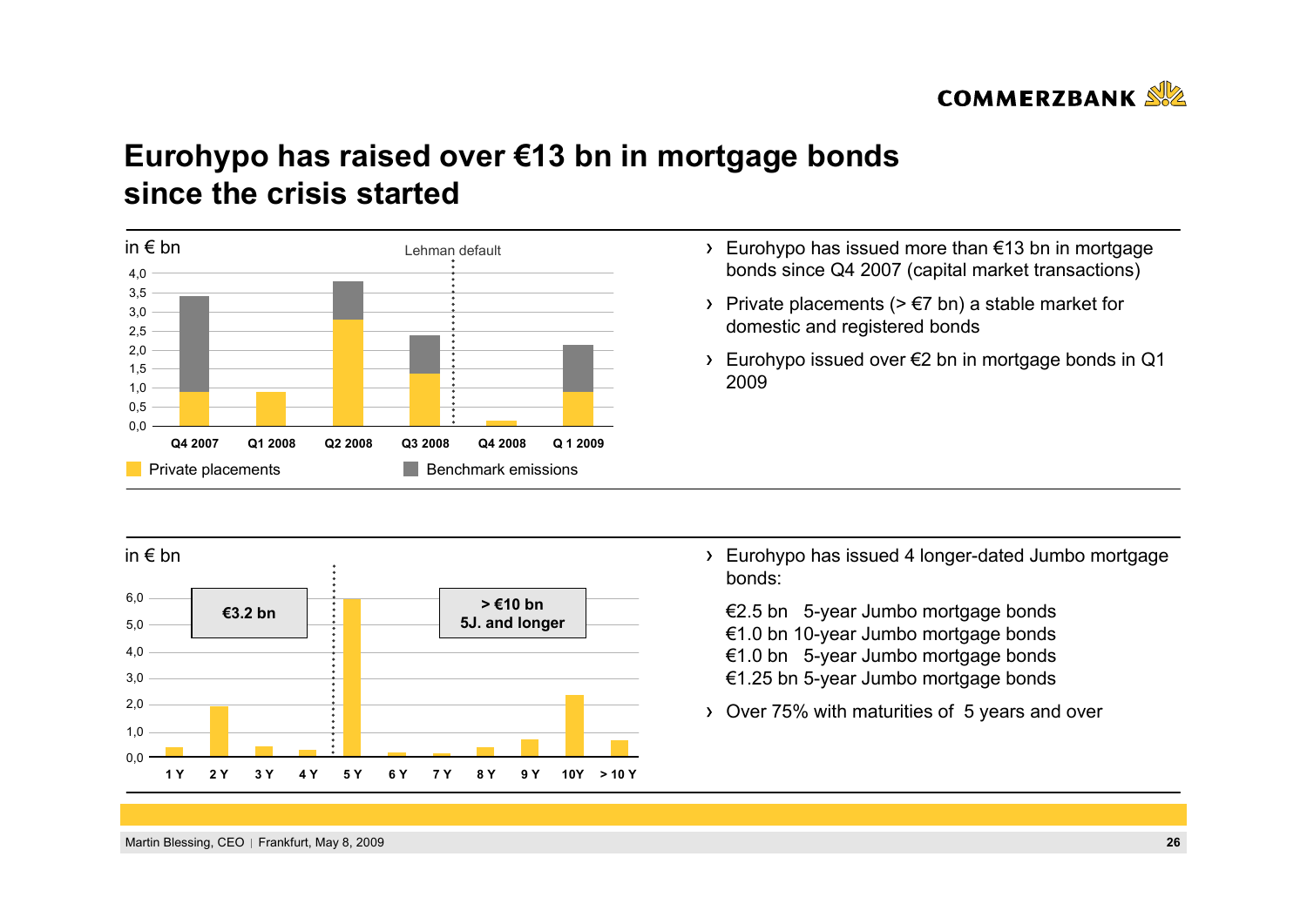

### **Update on Commerzbank Group's funding plan for 2009**

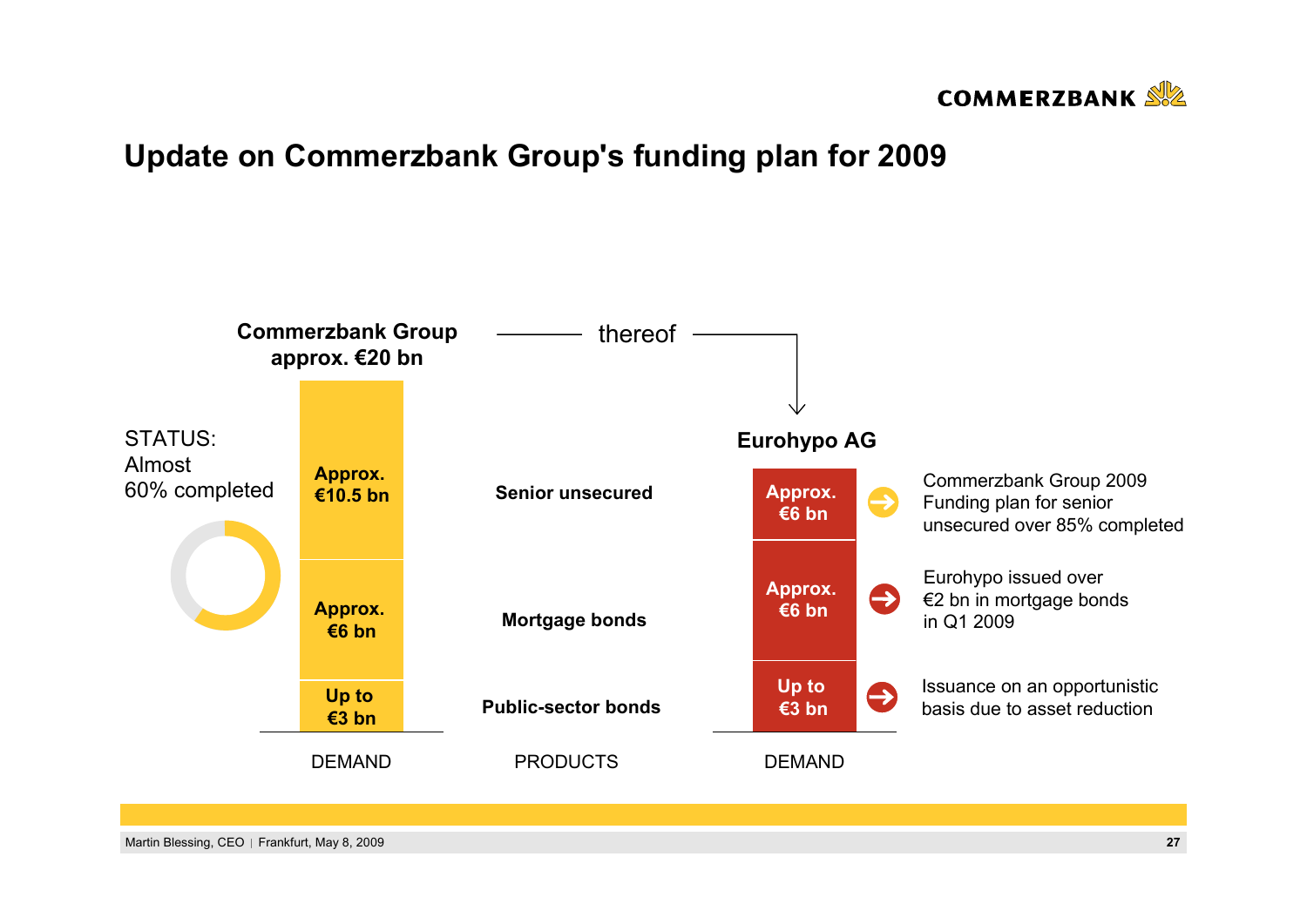

### **Disclaimer**

### **Department**

This presentation has been prepared and issued by Commerzbank AG. This publication is intended for professional and institutional customers

Any information in this presentation is based on data obtained from sources considered to be reliable, but no representations or guarantees are made by Commerzbank Group with regard to the accuracy of the data. The opinions and estimates contained herein constitute our best judgement at this date and time, and are subject to change without notice. This presentation is for information purposes, it is not intended to be and should not be construed as an offer or solicitation to acquire, or dispose of any of the securities or issues mentioned in this presentation

Commerzbank AG and/or its subsidiaries and/or affiliates (herein described as Commerzbank Group) may use the information in this presentation prior to its publication to its customers. Commerzbank Group or its employees may also own or build positions or trade in any such securities, issues, and derivatives thereon and may also sell them whenever considered appropriate. Commerzbank Group may also provide banking or other advisory services to interested parties

Commerzbank Group accepts no responsibility or liability whatsoever for any expense, loss or damages arising out of, or in any way connected with, the use of all or any part of this presentation.

Copies of this document are available upon request or can be downloaded from www.commerzbank.com/aktionaere/index.html